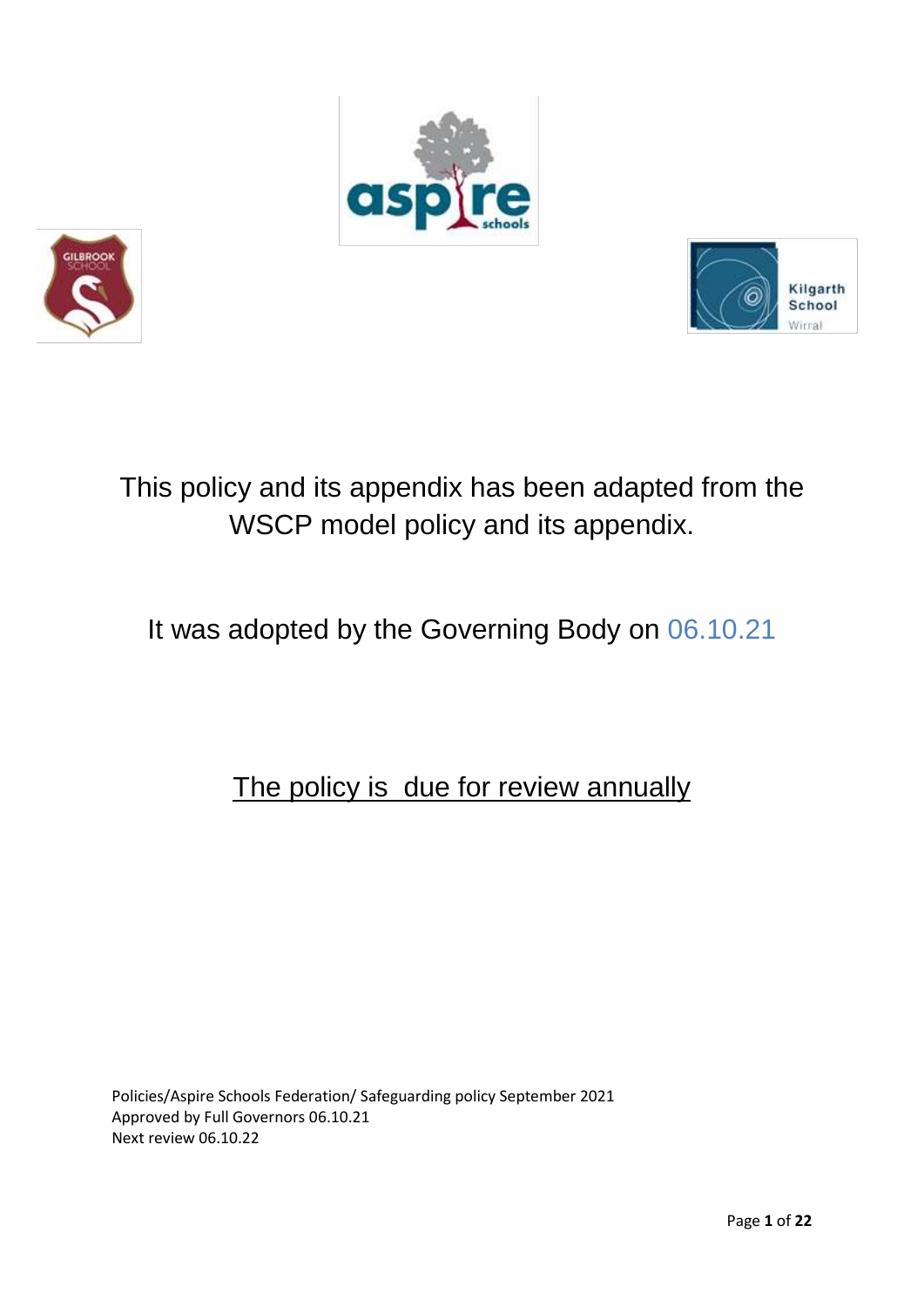## **Key Contacts:**

| Role:                                                                                | <b>Name/Details:</b>                                       | <b>Contact:</b>                                                                         |
|--------------------------------------------------------------------------------------|------------------------------------------------------------|-----------------------------------------------------------------------------------------|
| <b>Gilbrook Designated Safeguarding</b><br>Lead                                      | Mrs K Brown                                                | 0151 522 3900                                                                           |
| <b>Gilbrook Deputy Designated</b><br>Safeguarding Lead                               | Ms S Long                                                  | 0151 522 3900                                                                           |
| Kilgarth Designated Safeguarding<br>Lead                                             | Ms J Westlake                                              | 0151 652 8071                                                                           |
| <b>Kilgarth Deputy Designated</b><br>Safeguarding Lead                               | Mr D Griffiths,<br>Deputy                                  | 0151 625 8071                                                                           |
| Nominated Safeguarding governor<br>for The Aspire Schools (Gilbrook<br>and Kilgarth) | <b>Julie Merry</b>                                         | 0151 652 8071                                                                           |
| Chair of Governors for The Aspire<br>Schools (Gilbrook and Kilgarth)                 | Mrs S Simmons<br><b>MBE</b>                                | 0151 652 8071                                                                           |
| <b>Local Authority Designated Officer</b><br>(LADO)                                  | Pamela Cope                                                | 07748873560<br>Referrals to<br>pamelacope@wirral.gov.uk,<br>kerrywilliams@wirral.gov.uk |
| Head of Service Quality &<br>Safeguarding Children                                   | Joe Banham                                                 | 0151 666 4371                                                                           |
| <b>Prevent Co-ordinator</b>                                                          | <b>Alison Burnett</b>                                      | Alison.Burnett@Liverpool.gov.uk<br>07394559106                                          |
| <b>Prevent Team Merseyside Police</b>                                                | <b>Prevent Team</b>                                        | 0151 777 8125                                                                           |
| Director of Children's Services                                                      | Simone White                                               | 0151 606 2000                                                                           |
| <b>Integrated Front Door</b>                                                         | Mon-Fri, 9am - 5pm<br>Outside of these<br>hours            | Tel: 0151 606 2008<br>ifd@wirral.gov.uk<br>Tel: 0151 677 6557                           |
| Police                                                                               | In an emergency<br>For non-emergency<br>but possible crime | 999<br>101                                                                              |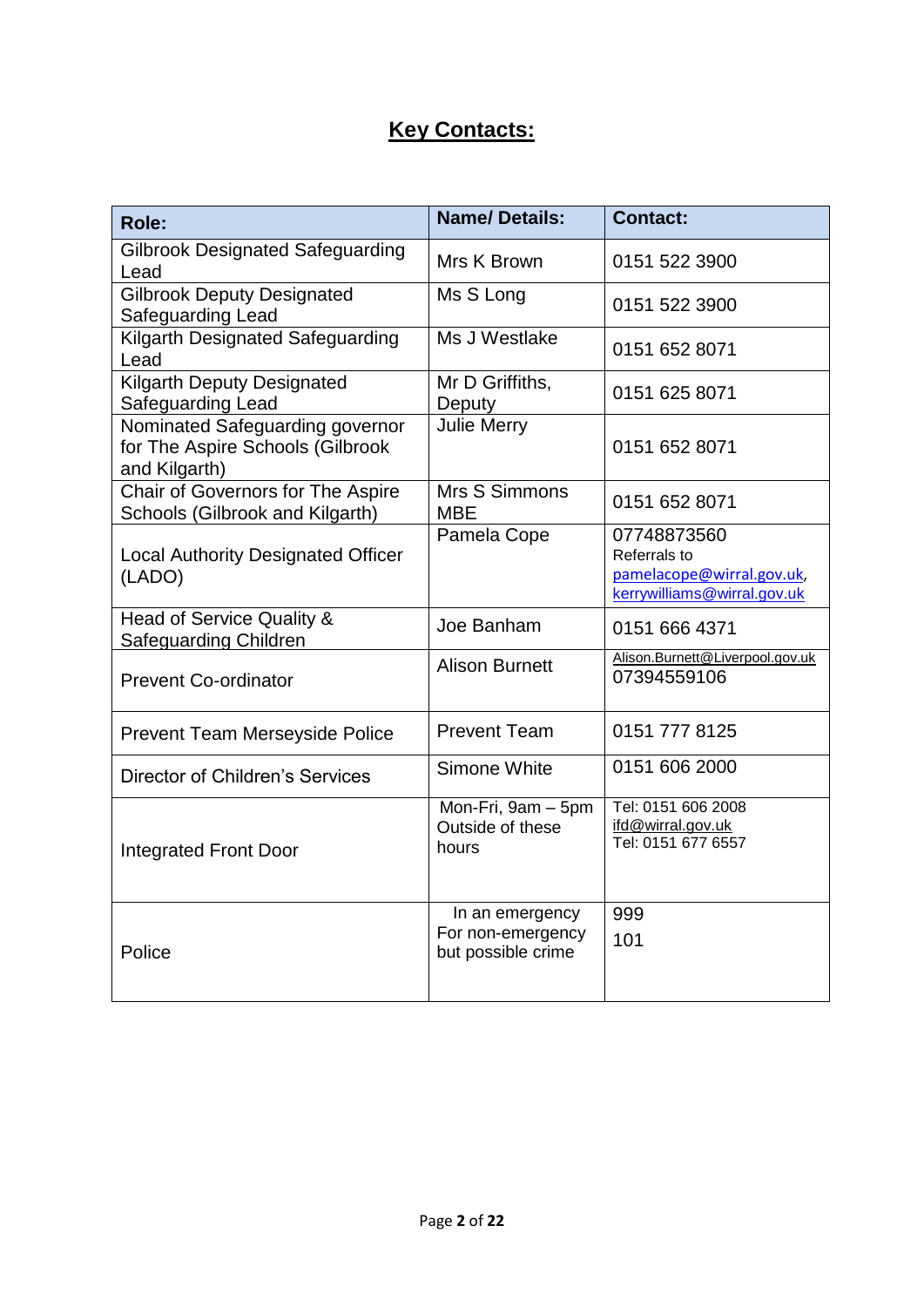## **School Record of Safeguarding Training:**

#### **Gilbrook School Record of Safeguarding Training**

| <b>Type of Training</b>                                                  | <b>Name</b>   | <b>Date</b>       | Next due date     |
|--------------------------------------------------------------------------|---------------|-------------------|-------------------|
|                                                                          |               | <b>Completed</b>  |                   |
| Whole Schools Safeguarding Training - due every three years              | All staff     | 02.09.21          | 02.09.22          |
| Senior Designated Lead Level 2 due every two years                       | Mrs K Brown   | 24.02.21          | 24.02.23          |
| Senior Designated Safeguarding person Level 2 due every two years        | Mrs S Lewis   | 01.09.21          | 01.09.23          |
|                                                                          | Mrs D Clark   | 24.02.21          | 24.02.23          |
| Whole Schools Staff refresher/updates annual                             | All staff     | 02.09.21          | 02.09.22          |
| Safer Recruitment Training - Name & Date of training - due every 5 years | Mrs K Brown   | 10.03.21          | 10.03.26          |
| Safeguarding training for governors delivered by J Merry Safeguarding    | Mrs S Shaw    | 21.01.19          |                   |
|                                                                          | Mrs S Simmons |                   |                   |
| <b>Managing Allegations</b>                                              | Mrs D Clark   | 09.03.21          |                   |
| <b>Online Safety</b>                                                     | Mrs K Brown   | Feb 22            | Feb <sub>23</sub> |
|                                                                          | Mrs D Clarke  | Feb <sub>22</sub> | Feb <sub>23</sub> |
| <b>Prevent Training</b>                                                  | Mrs K Brown   | Jan 22            |                   |
|                                                                          | Mrs D Clark   | <b>Jan 22</b>     |                   |
|                                                                          | Mrs S Lewis   | Jan 22            |                   |
| DSL Prevent Training Update (for DSLs to disseminate to ALL staff)       | ---           | To be agreed      | To be agreed      |

**In Gilbrook schools records of training are kept in the headteacher's office and recorded by Mrs S Lewis, SENCO**

Policies/Aspire Schools Federation/ Safeguarding policy September 2021 Approved by Full Governors 06.10.21 Next review 06.10.22 Page **3** of **22**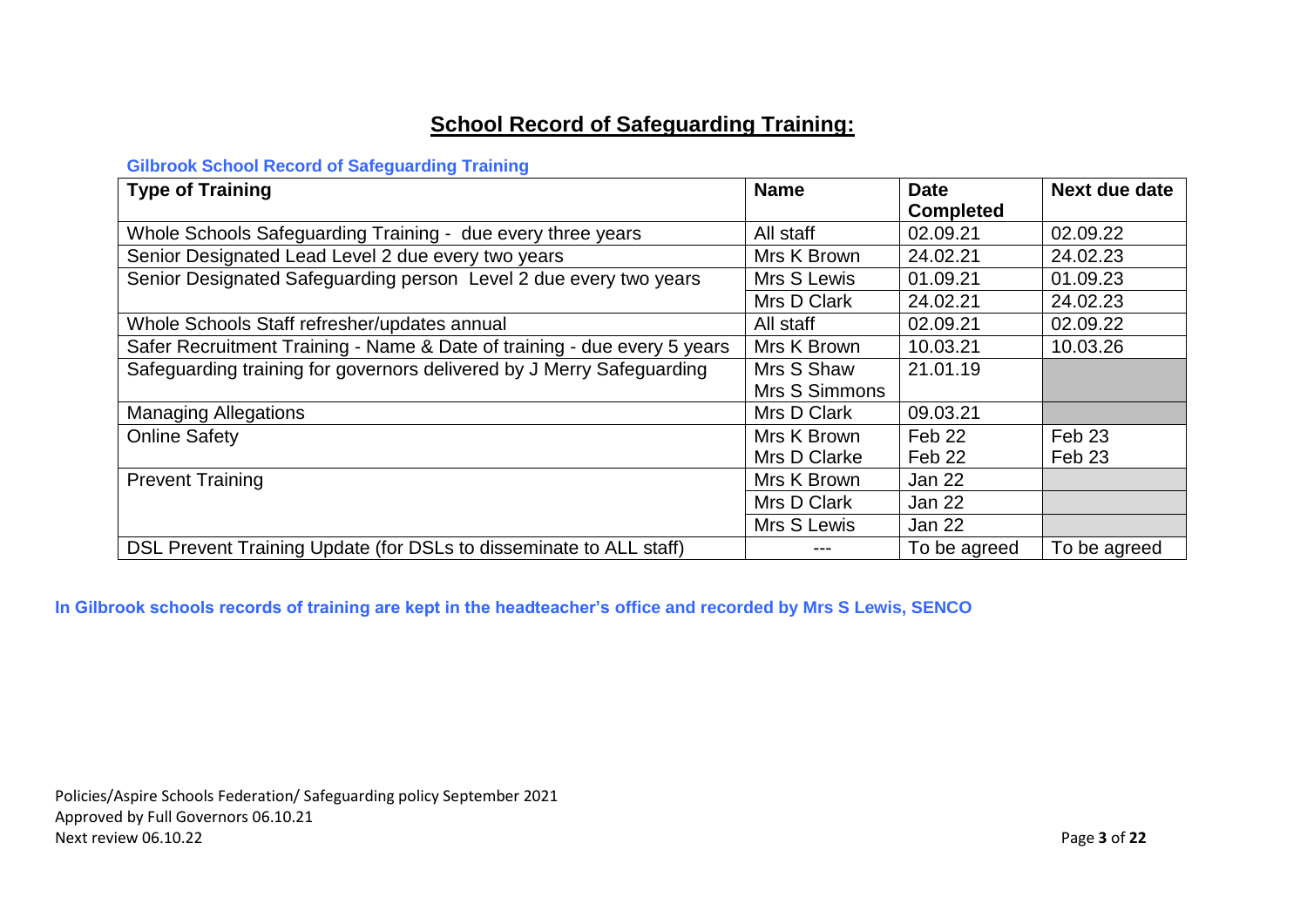| <b>Kilgarth School Record of Training</b>                                |                             |                          |                         |
|--------------------------------------------------------------------------|-----------------------------|--------------------------|-------------------------|
| <b>Type of Training</b>                                                  | <b>Name</b>                 | <b>Date</b><br>completed | <b>Next due</b><br>date |
| Whole Schools Safeguarding Training - due every three years              | All staff                   | 12/10/20                 | 12/10/23                |
| Senior Designated Lead - due every two years                             | Ms Westlake                 | 30/09/20                 | 30/09/22                |
| Deputy Designated Safeguarding Lead                                      | Mr D Griffiths              | 30/09/20                 | 30/09/22                |
| Whole Schools Staff Refresher/updates - annual                           | All staff                   | 11/10/21                 | 11/10/22                |
|                                                                          | L Chambers                  | 30/09/20                 | 30/09/22                |
| Safeguarding Level 2 training                                            | Mrs A Fowler                | 30/09/20                 | 30/09/22                |
|                                                                          | Ms S Pelter                 | 30/09/20                 | 30/09/22                |
|                                                                          | Jane Westlake               | 03/02/21                 | 03/02/26                |
| Safer Recruitment Training - Name & Date of training - due every 5 years | Mr D Griffiths              | 03/02/21                 | 03/02/26                |
|                                                                          | Mrs J English               | 03/02/21                 | 03/02/26                |
| Safeguarding training for governors                                      | Mrs S Simmons<br>Mrs S Shaw | 21/01/19                 |                         |
| DSL Prevent Training Update (for DSLs to disseminate to ALL staff)       |                             | To be agreed             | To be agreed            |

In Kilgarth school, records of training are kept on staff files and renewal dates are recorded in the diary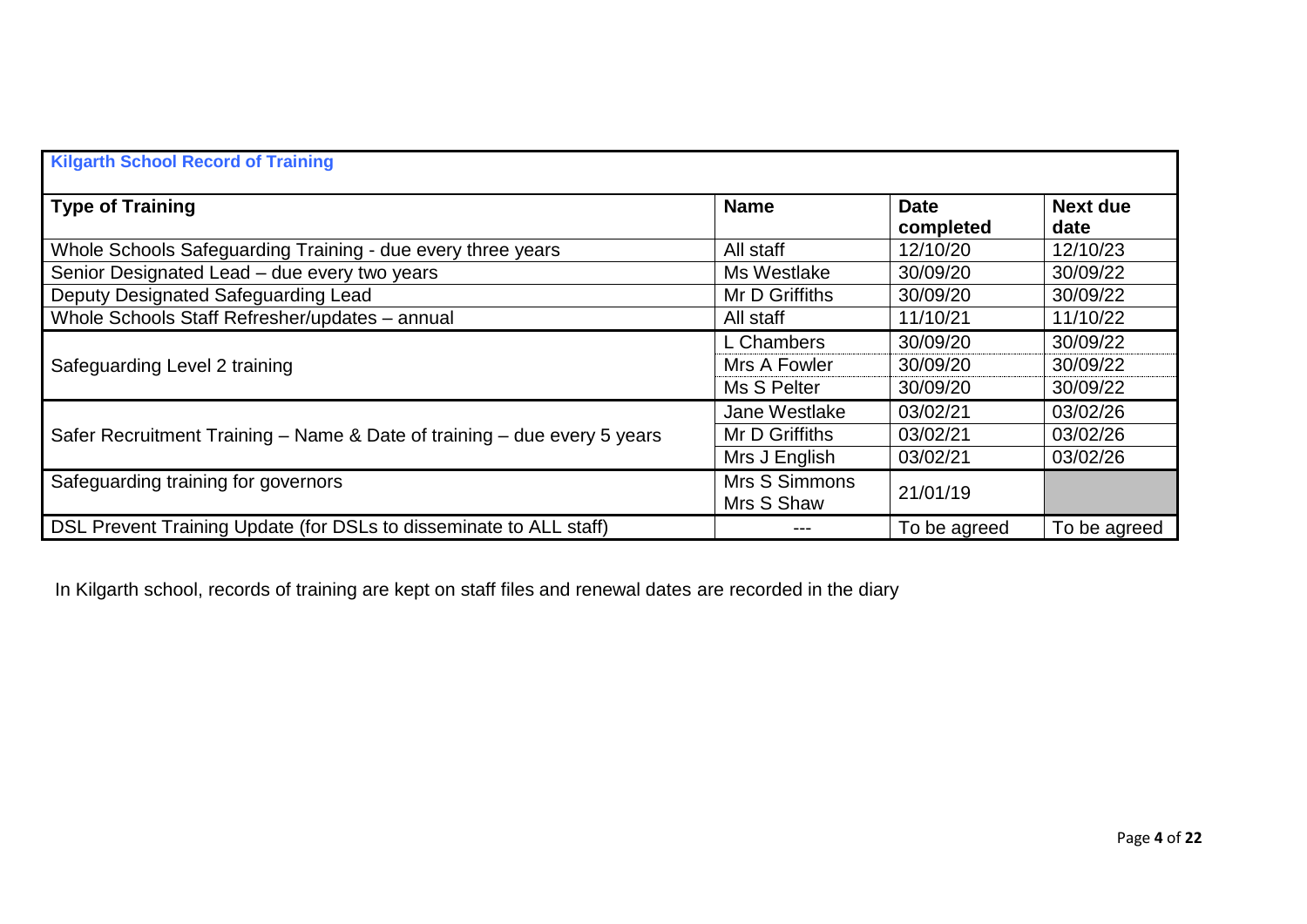# **Contents:**

|                | <b>Safeguarding Policy:</b><br>Pg.               |                |
|----------------|--------------------------------------------------|----------------|
| 1              | Introduction                                     | 1              |
| $\overline{2}$ | <b>Our Ethos</b>                                 | $\overline{2}$ |
| $\mathbf{3}$   | Scope                                            | 3              |
| 4              | Legal Framework                                  | 4              |
| 5              | COVID-19 / Roles and Responsibilities            | 5              |
| 6              | <b>Supporting Children</b>                       | 6              |
| $\overline{7}$ | <b>Safeguarding Procedure</b>                    | $\overline{7}$ |
| 8              | Dealing with a Disclosure / Record Keeping       | 8              |
| 9              | Discussing Concerns with the Family              | 9              |
| 10             | Safer Workforce and Managing Allegations         | 10             |
| 11             | Staff induction, training and development        | 11             |
| 12             | Confidentiality, consent and information sharing | 12             |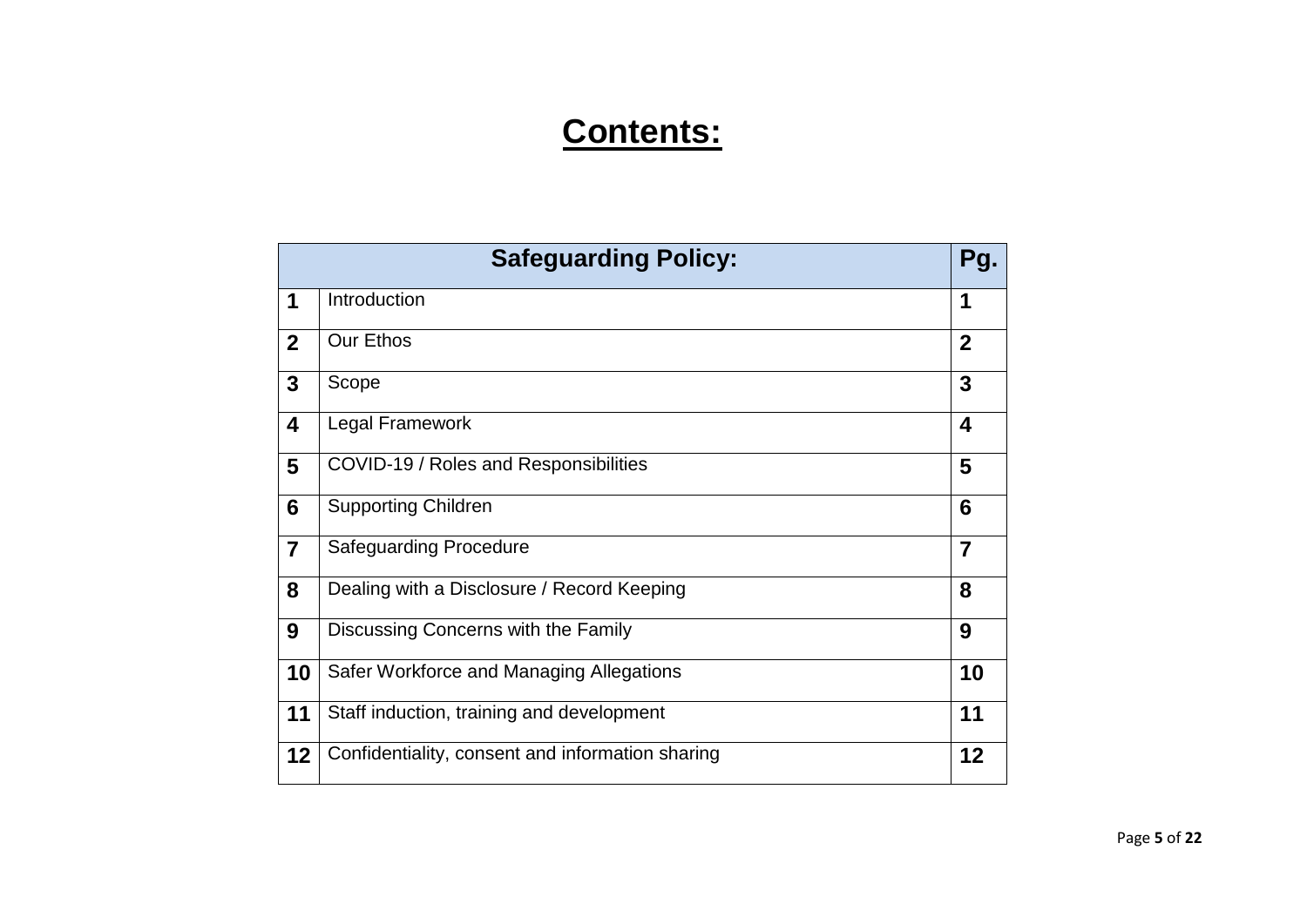| 13 | Inter-agency working                                                     | 13 |
|----|--------------------------------------------------------------------------|----|
| 14 | Contractors, Service and Activity Providers and Work Placement Providers | 14 |
| 15 | Whistleblowing and complaints                                            | 15 |
| 16 | <b>Site Security</b>                                                     | 16 |
| 17 | <b>Quality Assurance</b>                                                 | 17 |
| 18 | <b>Policy Review</b>                                                     | 18 |

# **Safeguarding Policy:**

#### **INTRODUCTION:**

- 1.1. It is essential that **everybody** working in a school or college understands their safeguarding responsibilities. Everyone who comes into contact with children and families has a role to play ensuring children and young people are safe from abuse, neglect exploitation and harm. Our school is committed to safeguarding children and aims to create a culture of vigilance. All staff should make sure that any decisions made are **in the best interests of the child.**
- 1.2. Our pupils' welfare is our paramount concern. The governing body will ensure that our school will safeguard and promote the welfare of pupils and work together with agencies to ensure that our school has adequate arrangements to identify, assess and support those children who are suffering or where significant harm is suggested. [\(https://www.wirralsafeguarding.co.uk/procedures/1-2-recognition-significant-harm/\)](https://www.wirralsafeguarding.co.uk/procedures/1-2-recognition-significant-harm/)
- 1.3. Our school is a community and all those directly connected, staff members, governors, parents, families and pupils, have an essential role to play in making it safe and secure for all.
- 1.4. This procedure document provides the basis for good practice within the school for Safeguarding work. It should be read in conjunction with the Wirral Safeguarding Partnership safeguarding Policies and Procedures [\(https://www.wirralsafeguarding.co.uk/procedures/\)](https://www.wirralsafeguarding.co.uk/procedures/), plus the safeguarding appendix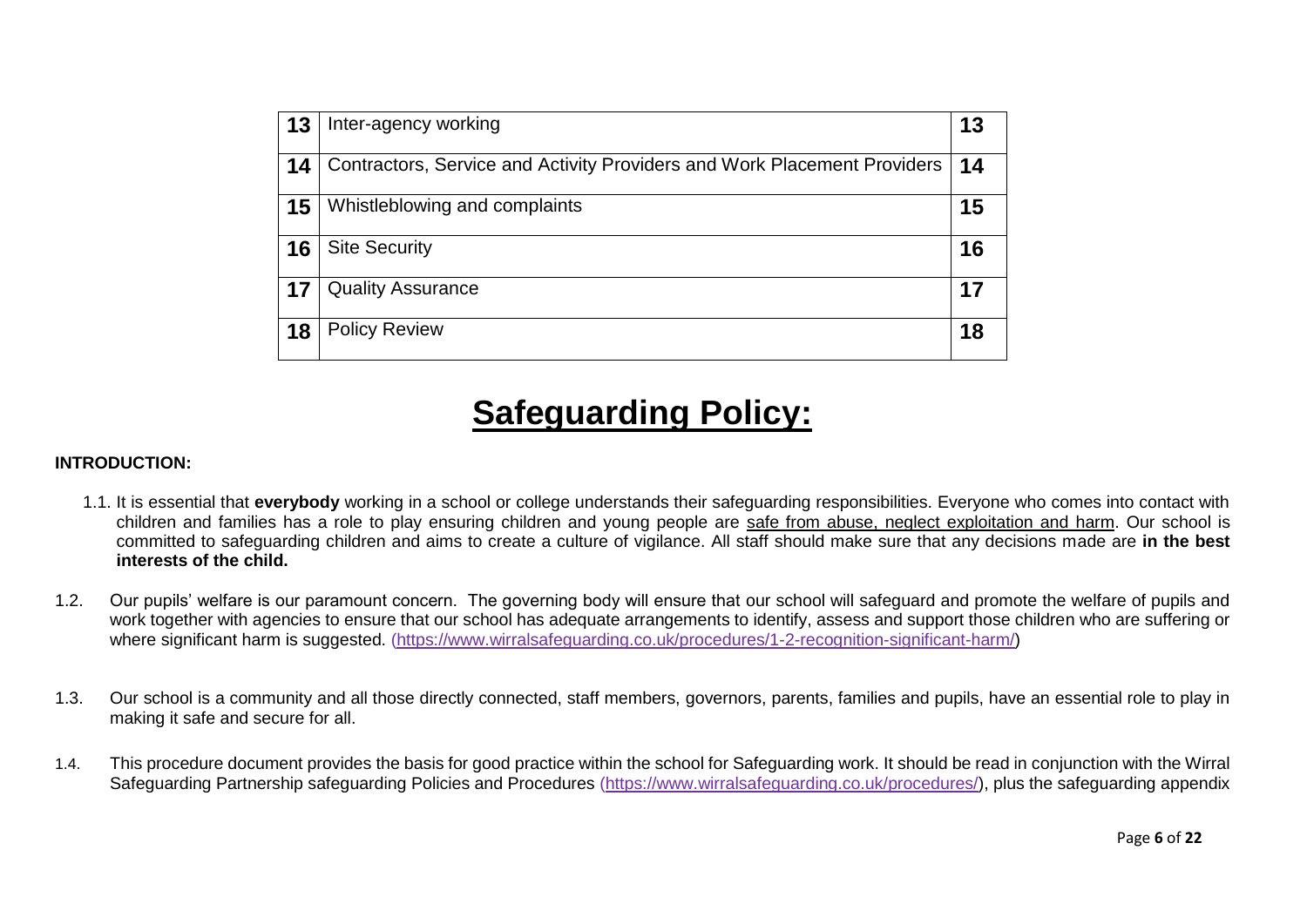document. These are in keeping with relevant national procedures and reflect what the partnership considers to be safe and professional practice in this context.

#### **2 OUR ETHOS:**

- 2.1 We believe that this school should provide a caring, positive, safe and stimulating environment that promotes the social, physical, spiritual and moral development of the individual child; enabling all children to thrive.
- 2.2 We recognise the importance of providing an environment within our school that will help children feel safe and respected. We recognise the importance of enabling children to talk openly and to feel confident that they will be listened to. We recognise that both mental and physical health are relevant to safeguarding and the welfare of children
- 2.3 We recognise that all adults within the school, including permanent, supply staff, temporary staff, volunteers, parents and governors, have a full and active part to play in protecting our pupils from harm.
- 2.4 We will work pro-actively with parents to build a solid understanding of the school's responsibilities to ensure the welfare of all children, including the need for referrals to other agencies in some situations.

#### **3 SCOPE**

- 3.1 In line with the law, this policy defines a child as anyone under the age of 18 years but in the case of SEN it is up to 25 years of age.
- 3.2 This policy applies to all members of staff in our school, including all permanent, temporary and support staff, governors, volunteers, contractors and external service or activity providers.
- 3.3 This policy applies to all learners in this school.

#### **4 THE LEGAL FRAMEWORK**

4.1 Section 175 of the Education Act 2002 places a duty on governing bodies of maintained schools and further education institutions (including sixthform colleges) to make arrangements for ensuring that their functions relating to the conduct of the school are exercised with a view to safeguarding and promoting the welfare of children who are pupils at the school. Section 157 of the same Act places a similar duty on non-maintained and independent schools, including free schools and academies.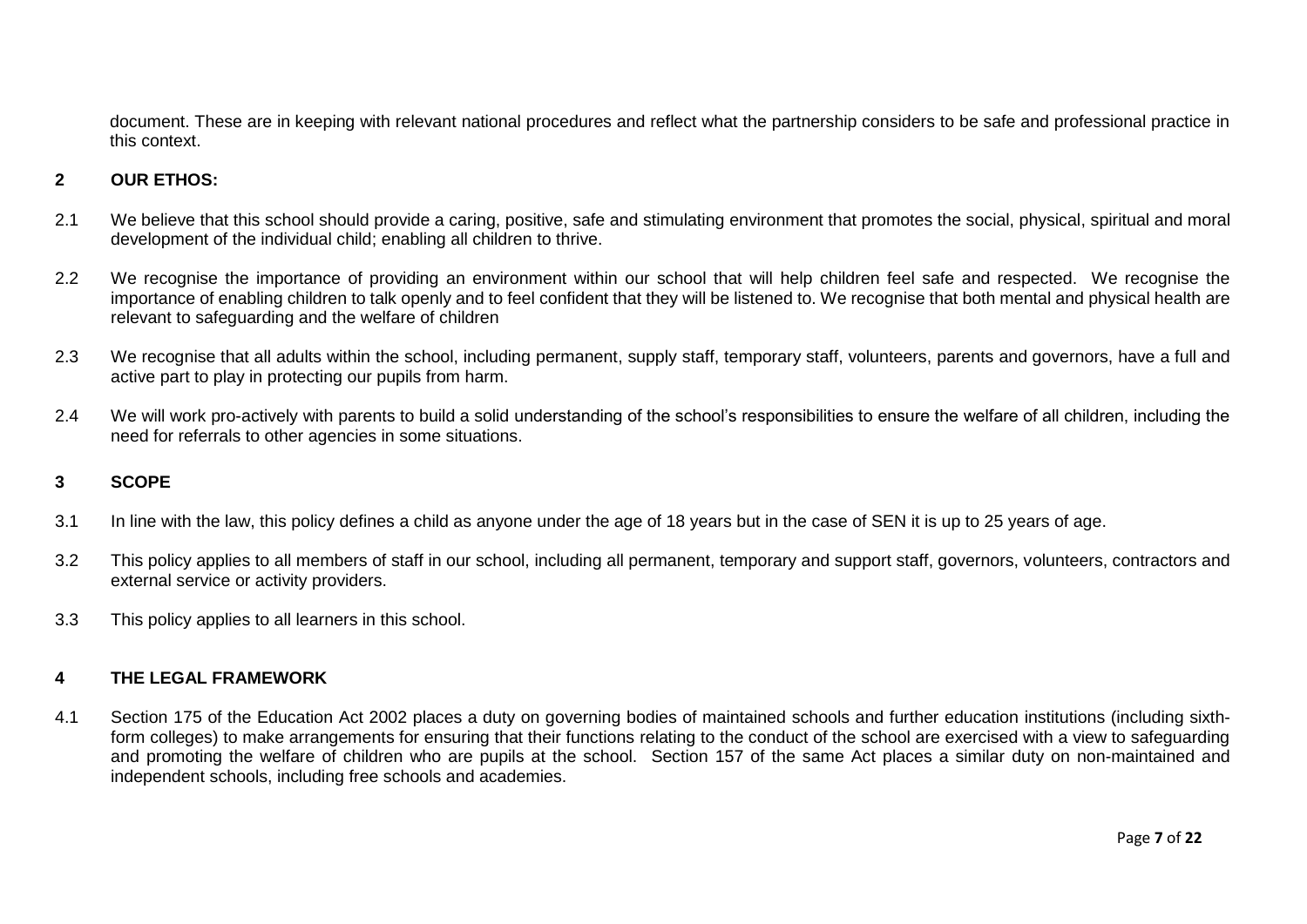- 4.2 Under section 10 of the Children Act 2004, all maintained schools, further education colleges and independent schools, including free schools and academies, are required to co-operate with the local authority to improve the well-being of children in the local authority area.
- 4.3 Under section 14B of the Children Act 2004, the Local Safeguarding Children Board can require a school or further education institution to supply information in order to perform its functions. This must be complied with.

4.4 This policy and the accompanying procedure have been developed in accordance with the following statutory guidance and local safeguarding procedures:

*Working Together to Safeguard Children: A Guide to Inter-Agency Working to Safeguard and Promote the Welfare of Children, July 2018:*

*<https://www.gov.uk/government/publications/working-together-to-safeguard-children--2>*

Keeping Children Safe in Education: Statutory Guidance for Schools and Colleges*,* September 2021

[https://assets.publishing.service.gov.uk/government/uploads/system/uploads/attachment\\_data/file/1007260/Keeping\\_children\\_safe\\_in\\_education\\_2021.pdf](https://assets.publishing.service.gov.uk/government/uploads/system/uploads/attachment_data/file/1007260/Keeping_children_safe_in_education_2021.pdf)

**All procedures can be found on the Wirral Safeguarding Children Partnership website:**

*<https://www.wirralsafeguarding.co.uk/procedures/>*

#### **5 COVID-19 / ROLES AND RESPONSIBILITIES**

5.1 Keeping Children Safe in Education (KCSIE) remained in force throughout the response to coronavirus (COVID-19).

*The department issued non-statutory interim guidance on [safeguarding in schools, colleges and other providers during the coronavirus outbreak](https://www.gov.uk/government/publications/covid-19-safeguarding-in-schools-colleges-and-other-providers)*. This guidance supports governing bodies, proprietors, senior leadership teams and designated safeguarding leads to continue to have appropriate regard to KCSIE and keep their children safe. It suggests where schools and colleges might consider safeguarding policy and process differently when compared to business as usual.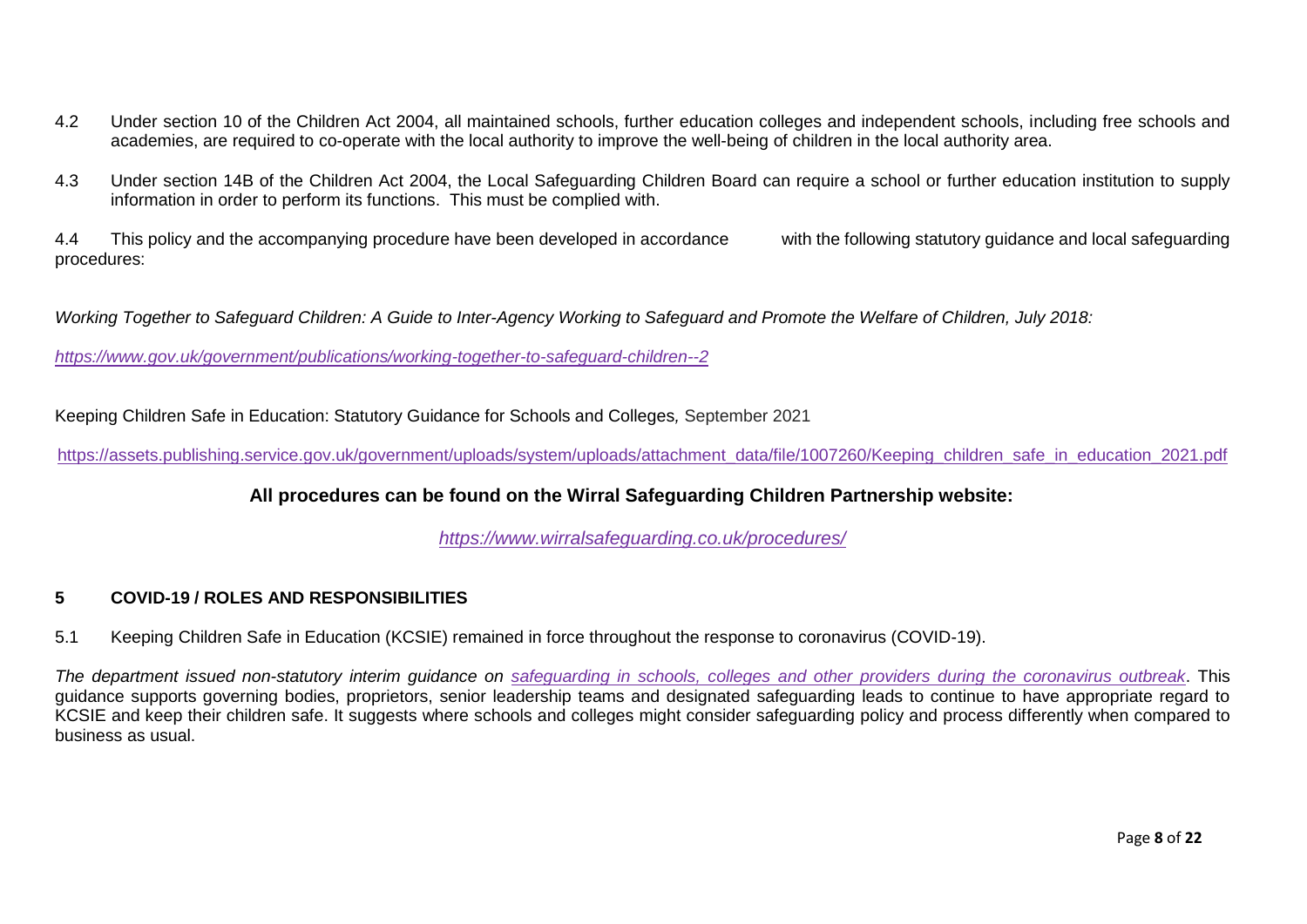5.2 The schools' lead persons with overall designated responsibility for safeguarding are **Mrs K Brown at Gilbrook and Ms J Westlake at Kilgarth**. We have a deputy safeguarding lead for each school, **Ms S Long at Gilbrook and Mr D Griffiths at Kilgarth**, to ensure there is appropriate cover for this role at all times. **The responsibilities of the Designated Safeguarding Lead are described in the Appendix document.**

The Designated Safeguarding Lead will be on our school's leadership team and their role of Designated Safeguarding Lead will be **explicit in their job description**. This person should have the appropriate authority and be given the time, funding, training, resources and support to provide advice and support to other staff on child welfare and Safeguarding matters, to take part in strategy discussions and inter-agency meetings – and/or to support other staff to do so – and to contribute to the assessment of children. The designated safeguarding lead (and any deputies) are most likely to have a complete safeguarding picture and be the most appropriate person to advise on the response to safeguarding concerns. (KCSIE, 2021).

- 5.3 The school has a **nominated governor Julie Merry** responsible for safeguarding to champion good practice, to liaise with the head teacher and to provide information and reports to the governing body.
- 5.4 The **case manager for dealing with allegations** of abuse made against school staff members is the head teacher. The case manager for dealing with allegations against the head teacher is the chair of governors **Mrs S Simmons**. **The procedure for managing allegations is detailed in the Appendix**
- 5.5 The **head teacher** or proprietor will ensure that the policies and procedures adopted by the governing body are fully implemented and sufficient resources and time are allocated to enable staff members to discharge their safeguarding responsibilities. All staff and other adults are clear about procedures where they are concerned about the safety of a child, including if children go missing from school
- 5.6 The **governing body** is collectively responsible for ensuring that safeguarding arrangements are fully embedded within the school's ethos and reflected in the school's day-to-day practice.
- 5.7 **All staff members, governors, volunteers and external providers** know how to recognise signs and symptoms of abuse, how to respond to pupils who disclose abuse and what to do if they are concerned about a child. They are aware that behaviours and physical signs linked to behaviours that put children in danger. All staff should know what to do if a child tells them he/she is being abused or neglected. Staff should know how to manage the requirement to maintain an appropriate level of confidentiality. This means only involving those who need to be involved, such as the designated safeguarding lead (or a deputy) and children's social care. Staff should never promise a child that they will not tell anyone about a report of abuse, as this may ultimately not be in the best interests of the child. Safeguarding issues can manifest themselves via peer on peer abuse. This may include,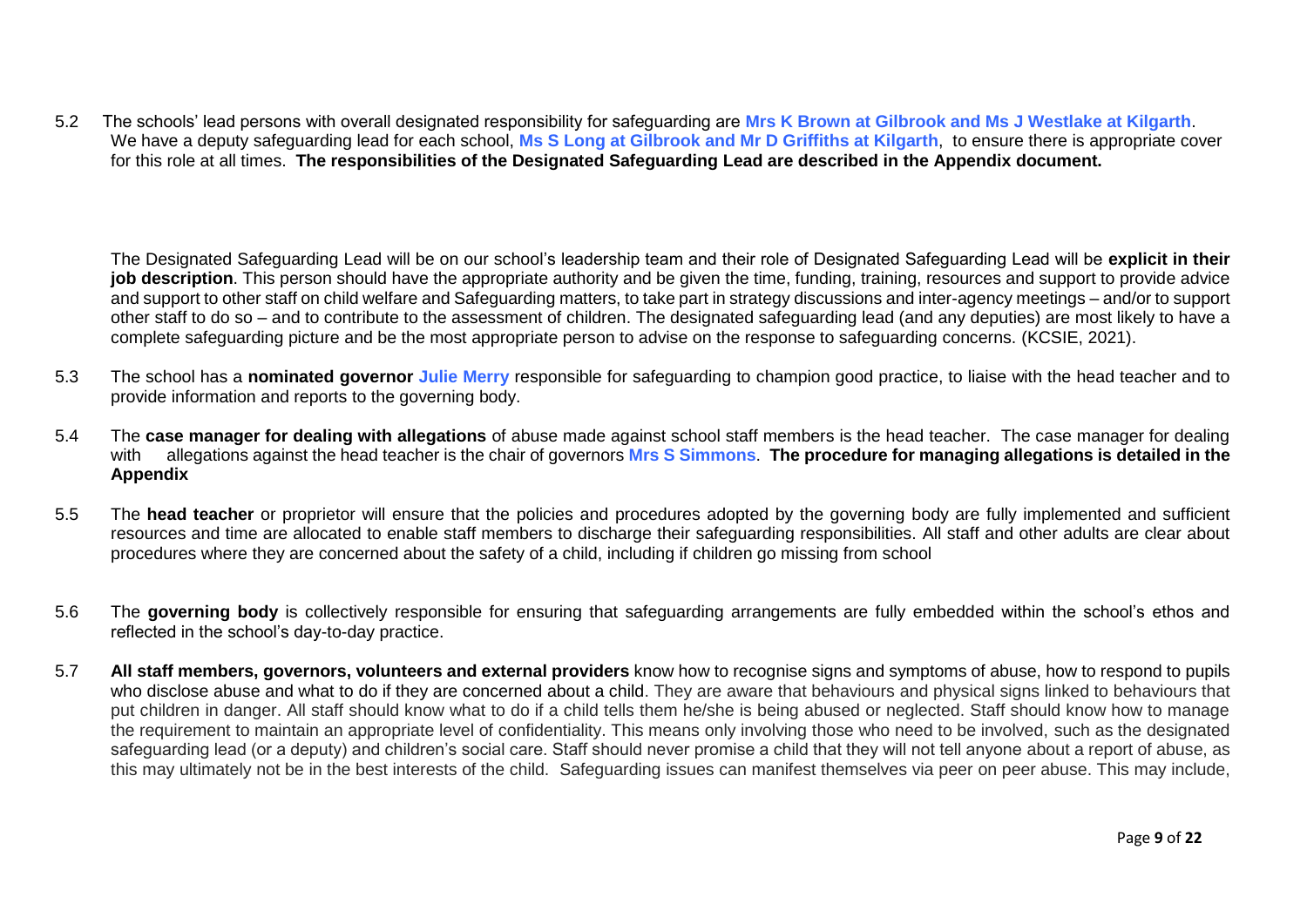but not limited to: bullying (including cyber bullying), gender based violence/sexual assaults, harmful sexual behaviour and sexting. Staff should recognise that children are capable of abusing their peers. (See 7-minute Briefings in the Appendix document)

5.8 Staff must challenge any form of derogatory and sexualised language or behaviour. Staff should be vigilant to sexualised/aggressive touching/grabbing Recent DfE guidance situates sexual violence, sexual harassment and harmful sexual behaviour in the context of developing a whole-school safeguarding culture, where sexual misconduct is seen as unacceptable, and not 'banter' or an inevitable part of growing up. Advice about tackling and reporting sexual harassment in schools and colleges from Sept 2021 is here:

#### [https://assets.publishing.service.gov.uk/government/uploads/system/uploads/attachment\\_data/file/999239/SVSH\\_2021.pdf\)](https://assets.publishing.service.gov.uk/government/uploads/system/uploads/attachment_data/file/999239/SVSH_2021.pdf)

It should be recognised that these issues are likely to occur, and so schools should have procedures in place to deal with them. Groups at particular risk include girls, students who identify as Lesbian, Gay, Bisexual, Transgender+ (LGBT+), or are perceived by peers to be LGBT+, and pupils with SEND. Pupils are protected from bullying, homophobic, biphobic and transphobic behaviour, racism, sexism, and other forms of discrimination

Any discriminatory behaviours are challenged, and children are supported to understand how to treat others with respect. We also have a statutory duty to report and record any of the above incidents.

We also have a statutory duty to report and record any incidents of 'Upskirting'.

The appropriate safeguarding lead person should be familiar with the full guidance from the UK Council for Internet Safety (UKCIS), Sharing nudes and semi-nudes: advice for education settings working with children and young people

<https://www.gov.uk/government/publications/sharing-nudes-and-semi-nudes-advice-for-education-settings-working-with-children-and-young-people>

It is important that schools record incidents across the whole spectrum of sexual violence, sexual harassment, and harmful sexualised behaviours so that they can understand the scale of the problem in their own schools and make appropriate plans to reduce it. For more guidance go to:

[Sexual violence and sexual harassment between children in schools and colleges \(publishing.service.gov.uk\)](https://assets.publishing.service.gov.uk/government/uploads/system/uploads/attachment_data/file/999239/SVSH_2021.pdf) – from September 2021

The guidance covers: It covers what sexual violence and harassment is, schools' and colleges' legal responsibilities, a whole school or college approach to safeguarding and child protection and how to respond to reports of sexual violence and sexual harassment

All such incidents should be immediately reported to the Designated Safeguarding Lead (DSL) or equivalent and managed in line with your setting's child protection policies. Victims of harm should be supported by the school's pastoral system.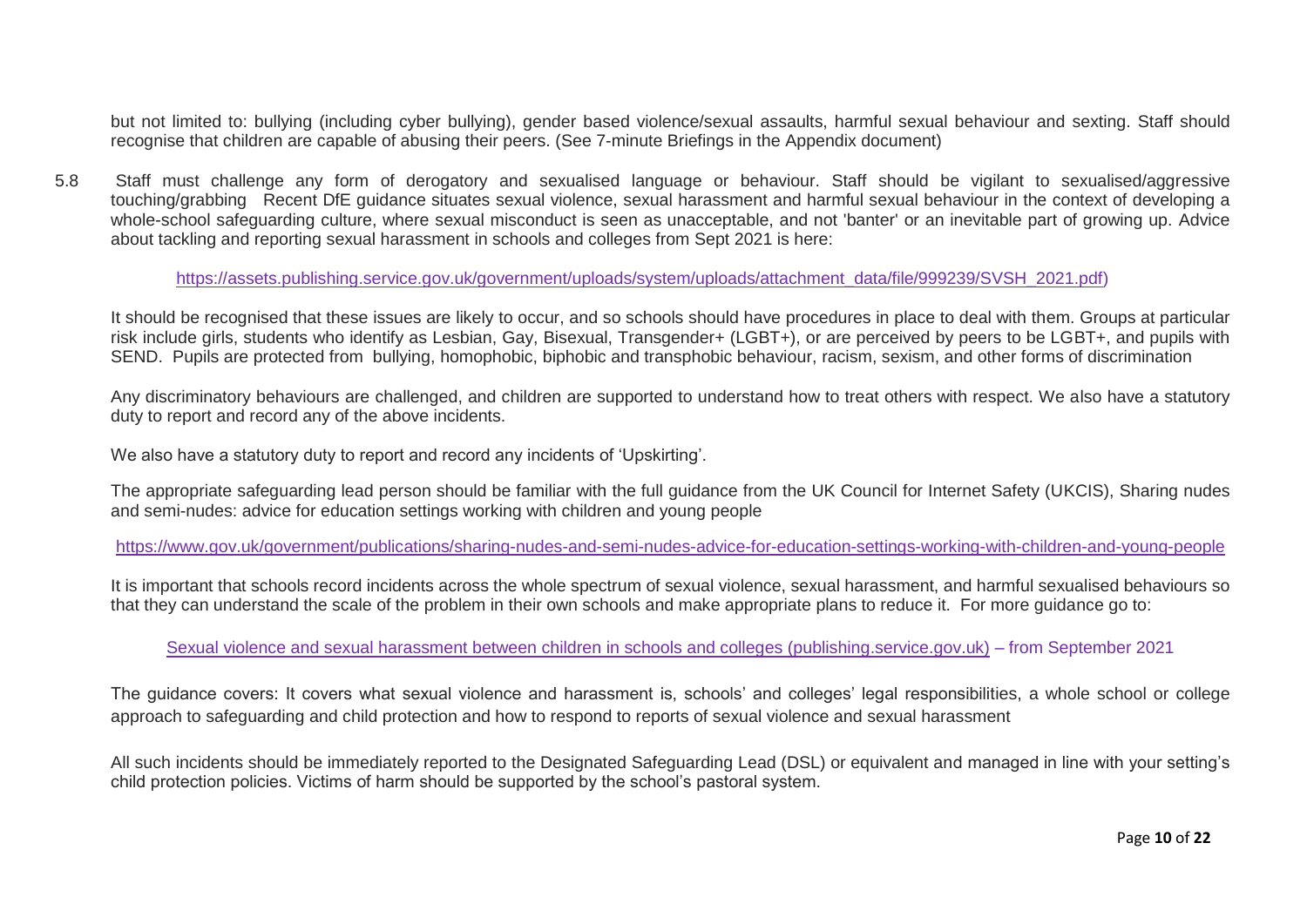A bespoke helpline for children and young people who've experienced abuse at school, and for worried adults and professionals that need support and guidance. If you are concerned about something, you can contact the NSPCC helpline Report Abuse in Education on 0800 136 663 or email help@nspcc.org.uk.

*<https://www.gov.uk/government/publications/sexual-violence-and-sexual-harassment-between-children-in-schools-and-colleges> (May 2018)*

Concerns should be referred to senior staff who may need to consult with the Designated Safeguarding Lead. Victims of peer on peer harm should be supported by the school's pastoral system.

5.9 **Admission forms state that electronic equipment and mobile phones must be handed in at the start of day and will be returned at the end of the day.** 

**Reference to online safety is made in the appendix document and updated guidance received re Teaching Online Safety in Schools via J Merry below**



Teaching online safe ty in school.pdf

*There is also further info as follows:*

<https://www.wirralsafeguarding.co.uk/procedures/6-6-e-safety-safeguarding-children-young-people-using-digital-interactive-technology/>

[Remote education good practice -](https://www.gov.uk/government/publications/remote-education-good-practice/remote-education-good-practice) GOV.UK (www.gov.uk) [Safeguarding and remote education during coronavirus \(COVID-19\) -](https://www.gov.uk/guidance/safeguarding-and-remote-education-during-coronavirus-covid-19) GOV.UK (www.gov.uk) Review your remote education provision - GOV.UK (www.gov.uk)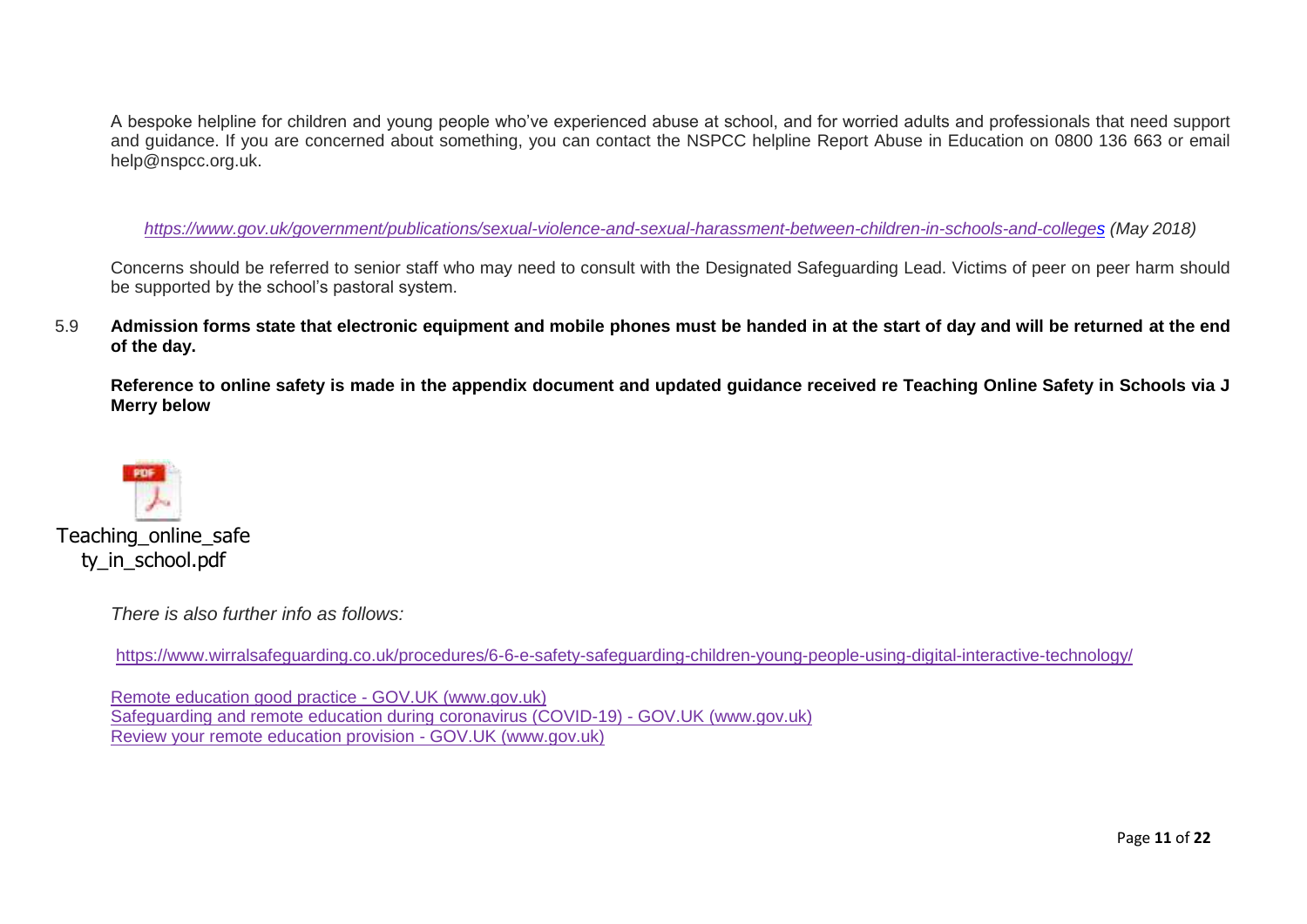#### **6 SUPPORTING CHILDREN**

- 6.1 We recognise that children who are abused or witness violence (Domestic Abuse) are likely to have low self-esteem and may find it difficult to develop a sense of self-worth.<https://www.gov.uk/guidance/domestic-abuse-how-to-get-help>They may feel helpless, humiliated and some sense of blame. Our school may be the only stable, secure and predictable element in their lives.
- 6.2 We accept that the behaviour of a child in these circumstances may range from that which is perceived to be normal to aggressive or withdrawn.
- 6.3 Our school will support all pupils by:
	- ensuring the content of the curriculum includes social and emotional aspects of learning; Through PSHE and other curriculum contexts, pupils are encouraged to talk about feelings and deal assertively with pressures, are listened to, and know to whom they can turn to for help and advice;
	- > providing pupils with a range of appropriate adults to approach if they are in difficulties; and ensuring that pupils are taught about safeguarding so that they 'recognise when they are at risk and how to get help when they need it' (KCSIE 2020)
	- $\triangleright$  supporting the child's development in ways that will foster security, confidence and independence and encourage the development of self-esteem and self-assertiveness while not condoning aggression or bullying; (**The anti-bullying policy is published on the school websites**.)
	- $\triangleright$  ensuring a comprehensive curriculum response to online safety, enabling children and parents to learn about the risks of new technologies and social media and to use these responsibly; plus Relationship and Sexual Health (RSHE) requirements
	- $\triangleright$  liaising and working together with other support services and those agencies involved in safeguarding children, including domestic abuse <https://www.gov.uk/government/consultations/domestic-abuse-act-statutory-guidance>
	- $\triangleright$  ensuring that the curriculum will help children stay safe, recognise when they do not feel safe and identify who they might or can talk to and will support young people to become more resilient to inappropriate behaviours towards them, risk taking behaviours and behaviours that children may be coerced into including sexual harassment, peep-on-peer abuse, 'sexting' and the displaying of 'Harmful Sexualised Behaviour'; <https://www.csacentre.org.uk/resources/key-messages/harmful-sexual-behaviour/>
	- $\triangleright$  having a behaviour policy that is aimed at supporting vulnerable pupils in the school. The school will ensure that each pupil knows that some behaviour is unacceptable but that they are valued and not to be blamed for any abuse which has occurred; (The behaviour policy is located on the school website )
	- The behaviour policy outlines measures to prevent bullying, including cyber-bullying, prejudice-based and discriminatory bullying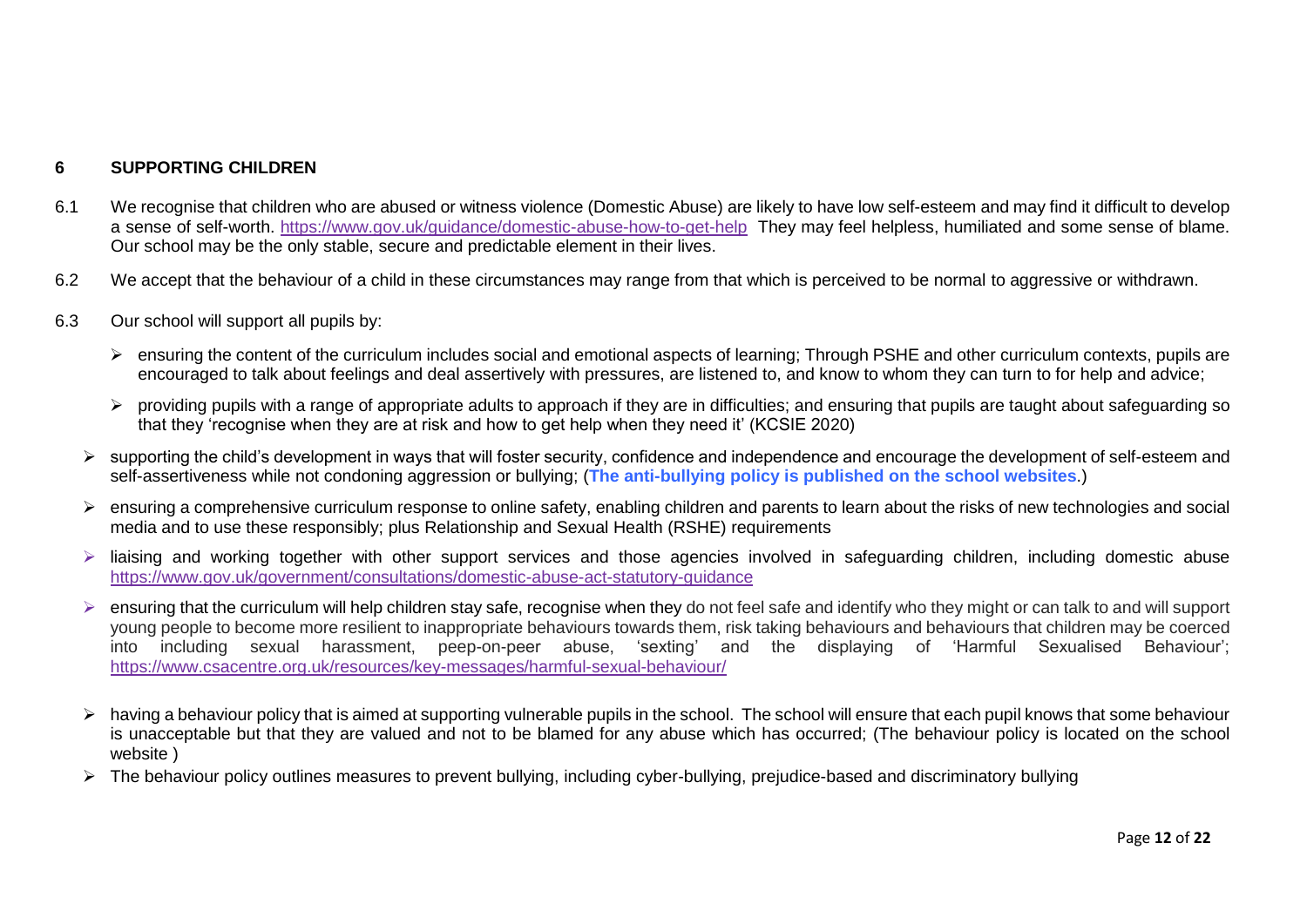- $\triangleright$  Clear procedures are in place for addressing and minimising the risk of peer-on-peer abuse, including sexual violence and sexual harassment these procedures are easily understood and easily accessible
- > acknowledging the importance of 'contextual safeguarding',<https://contextualsafeguarding.org.uk/> which considers wider environmental factors in a pupil's life that may be a threat to their safety and/or welfare. **[\(Working together to safeguard children July 2018](https://www.gov.uk/government/publications/working-together-to-safeguard-children--2)** and [KCSIE September 2021\)](https://assets.publishing.service.gov.uk/government/uploads/system/uploads/attachment_data/file/1007260/Keeping_children_safe_in_education_2021.pdf).
- > liaising with a range of Early Help agencies that support the pupil such as Health Services, Wirral Social Care, Child and Adolescent Mental Health Services, Education Welfare Services, Special Educational Support Services, Youth Services and the Educational Psychology Service. <https://www.gov.uk/government/publications/promoting-children-and-young-peoples-emotional-health-and-wellbeing>
- $\triangleright$  ensuring that, when a pupil who is the subject of a Child Protection Plan leaves, their information is transferred to the new school within two weeks and that the child's Social Worker is informed that the child has moved;
- $\triangleright$  After 20 days absence if a child has moved and the new school is unknown the school will post details on the 'Pupil to Pupil' register;
- > alert the authority if it is aware of any child being looked after under a Private Fostering arrangement. On admission to school, and at other times, the school will be vigilant in identifying any private fostering arrangement. (See the Appendix document)
- acknowledging that a child that is looked after (CLA) or has been previously looked after by the Local Authority potentially remains vulnerable and all staff should have the skills, knowledge and understanding to keep CLA and previously looked after children safe. It is important that all agencies work together and prompt action is taken on concerns to safeguard these children, who are a particularly vulnerable group;
- applying disciplinary measures such as restraint or isolation in response to incidents involving children with special educational needs and disabilities (SEND), by considering the risks carefully, given the additional vulnerability of the group;
- $\triangleright$  recognising that to safeguard a pupil, it may be necessary to use restraint and yet restraint is likely to impact on the well-being of the child. By planning positive and proactive behaviour support, schools and colleges can reduce the occurrence of risky behaviour and the need to use restraint. Guidance is available here:

#### *<https://www.gov.uk/government/publications/use-of-reasonable-force-in-schools>*

#### **7 SAFEGUARDING PROCEDURE**

- 7.1 We have developed a structured procedure in line with *Wirral Safeguarding Children Partnership* which will be followed by all members of the school community in cases of suspected abuse. **This is detailed in the Appendix Document.**
- 7.2 In line with the procedures, the Integrated Front Door will be contacted as soon as there is a significant concern (0151 606 2008 / [ifd@wirral.gov.uk\)](mailto:ifd@wirral.gov.uk)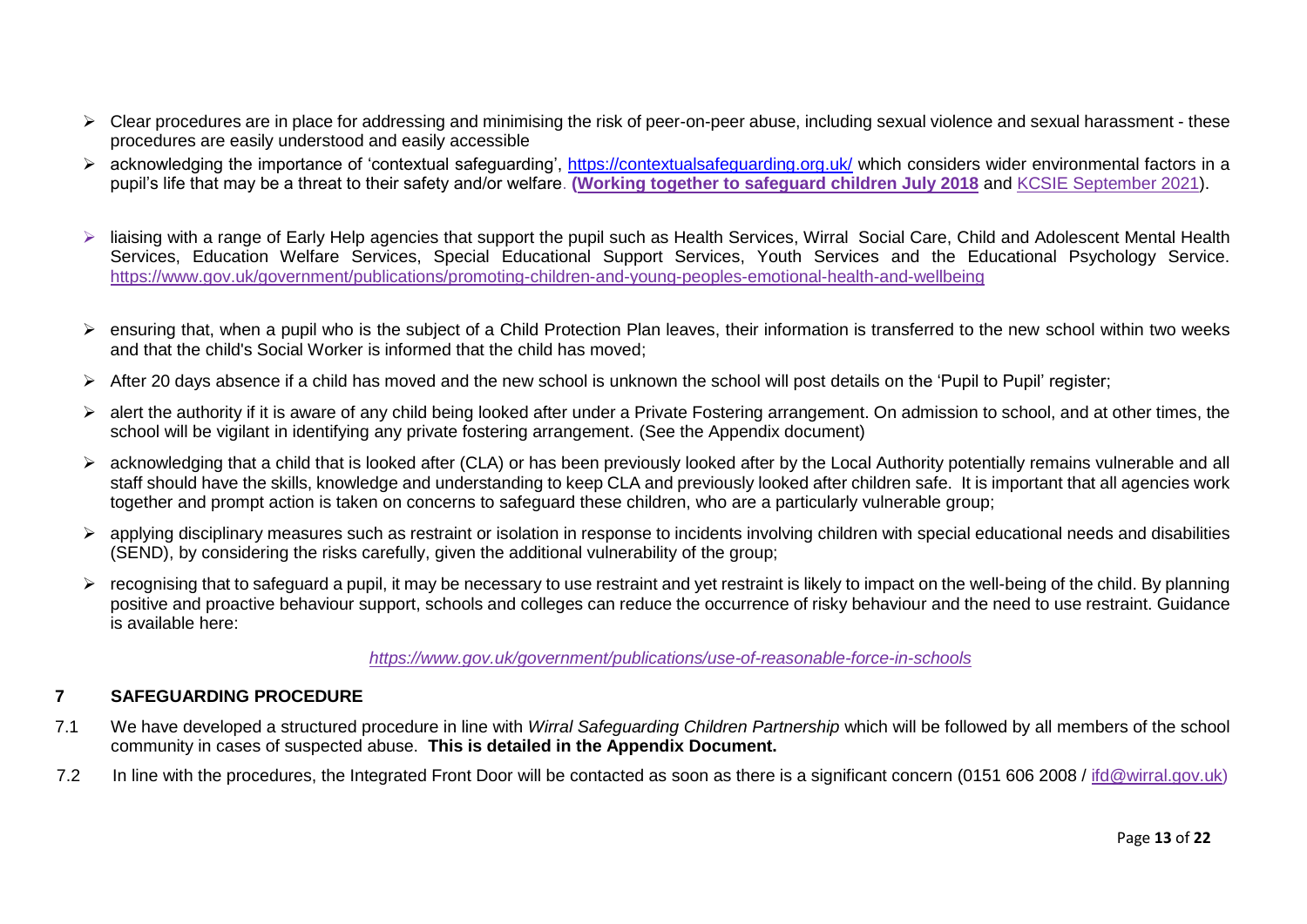- 7.3 The name of the Designated Safeguarding Lead will be clearly advertised in the school and on the website, with a statement explaining the school's role in referring and monitoring cases of suspected abuse.
- 7.4 We will ensure all parents and carers are aware of the responsibilities of staff members to safeguard and promote the welfare of children by publishing the policy and procedures on our website and by referring to them in our introductory school materials.
- 7.5 We will use the NPCC- [When to call the police](https://www.npcc.police.uk/documents/Children%20and%20Young%20people/When%20to%20call%20the%20police%20guidance%20for%20schools%20and%20colleges.pdf) to help designated safeguarding leads understand when they should consider calling the police and what to expect when they do.

#### **8 DEALING WITH A DISCLOSURE MADE BY A CHILD – ADVICE FOR ALL MEMBERS OF STAFF**

8.1 *If a child discloses that he or she has been abused in some way, the member of staff or volunteer should follow this guidance:*

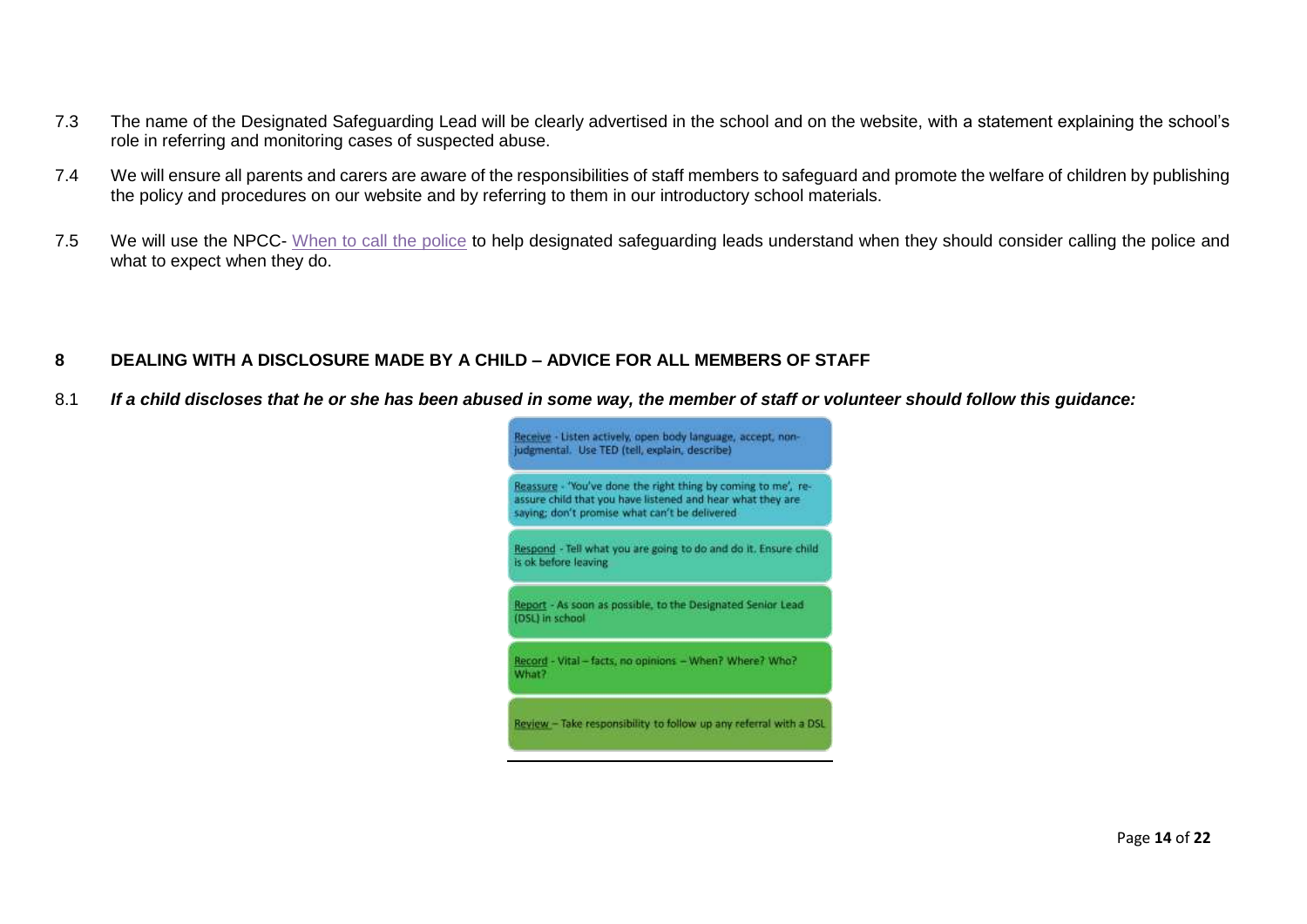In addition:

- $\triangleright$  Inform the Designated Safeguarding Lead without delay and follow safeguarding process.
- $\triangleright$  Complete the Safeguarding incident/welfare concern form and pass it to the DSL.

*Dealing with a disclosure from a child and safeguarding issues can be stressful. Consider seeking support for yourself and discuss this with the DSL.*

Further information about what to do if you are worried that a child is being abused is available here in advice for practitioners:

*<https://www.gov.uk/government/publications/what-to-do-if-youre-worried-a-child-is-being-abused--2>*

#### **RECORD KEEPING**

- 8.2 All concerns, discussions and decisions made and the reasons for those decisions **must** be recorded in writing (signed and dated). Supporting Families, Enhancing Future model (SFEF) to be used to capture the child's voice and their daily lived experience.
- 8.3 We will continue to support any pupil leaving the school about whom there have been concerns by ensuring that all appropriate information, including Safeguarding and welfare concerns, is forwarded under confidential cover to the pupil's new school as a matter of priority.
- 8.4 Schools should have at least two emergency contacts for every child in the school in case of emergencies, and in case there are welfare concerns at the home in order to reduce the risk of not making contact with family members where welfare and/or safeguarding concerns are identified **and on the website**)

#### **DISCUSSING CONCERNS WITH THE FAMILY AND THE CHILD – ADVICE FOR THE DESIGNATED SAFEGUARDING LEAD (DSL)**

- 9.1 In general, you should always discuss any concerns the school may have with the child's parents. They need to know that you are worried about their<br>child. However. vou should not discuss your concerns if you believe th you should not discuss your concerns if you believe that this would place the child at greater risk or lead to loss of evidence for a police investigation.
- 9.2 If you make a decision not to discuss your concerns with the child's parents or carers, due to concerns about potentially putting the child at risk, this must be recorded in the child's Safeguarding file with a full explanation for your decision.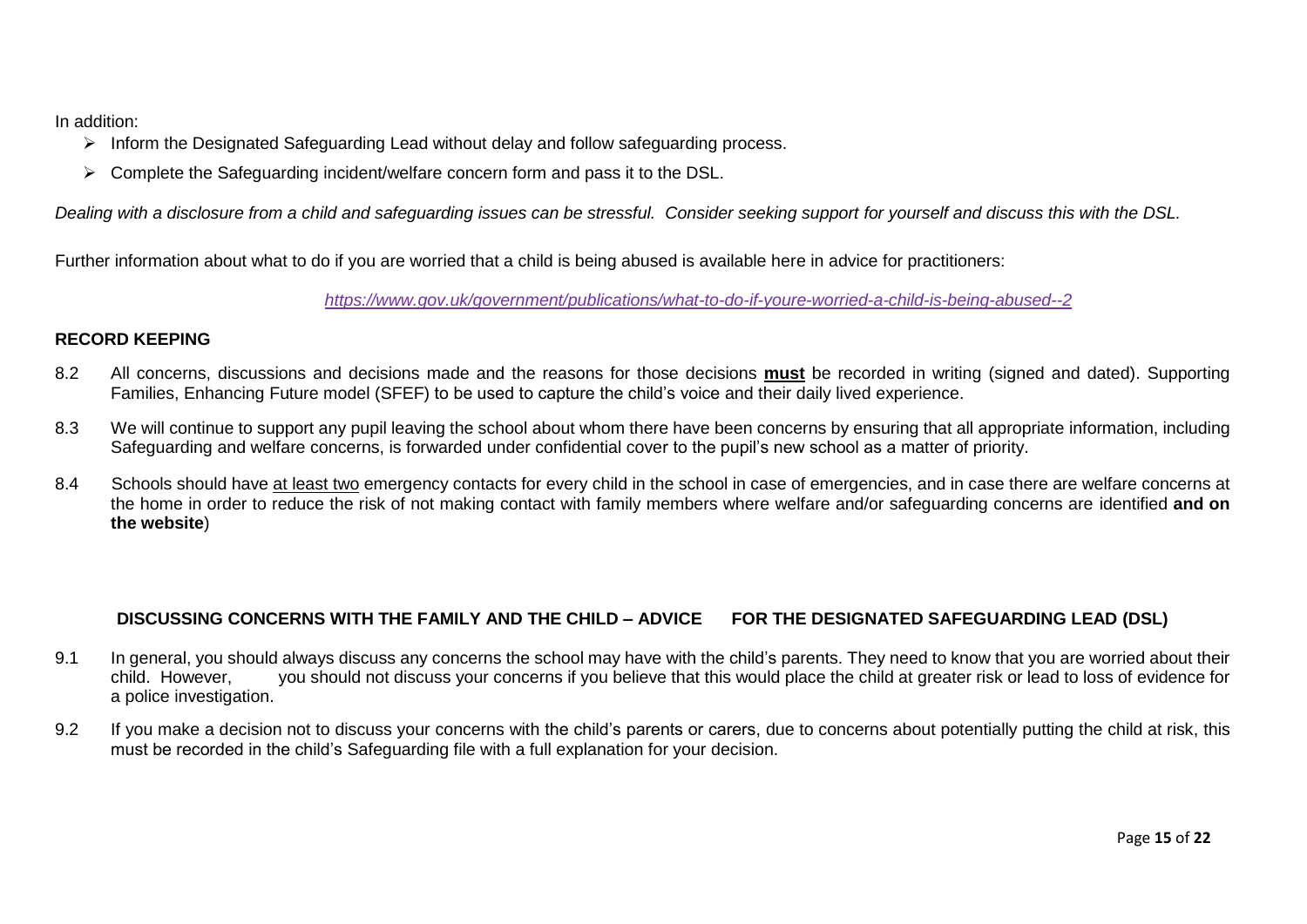- 9.3 It is important to record and consider the child's wishes and feelings, as part of planning what action to take in relation to concerns about their welfare. Capturing the lived experience of the child is paramount to ensure that actions remain child-centred (see Appendix document Supporting Families Enhancing Futures - SFEF) model to capture the child's lived experience **and their own words when possible**
- 9.4 When talking to children, you should take account of their age, understanding and preferred language, which may not be English. It is also important to consider how a SEND child may need support in communicating.
- 9.5 How you talk to a child will also depend on the substance and seriousness of the concerns. You may need to seek advice from the Integrated Front Door or the police to ensure that neither the safety of the child nor any subsequent investigation is ieopardised.
- 9.6 If concerns have arisen as a result of information given by a child, it is important to reassure the child but not to promise confidentiality.
- 9.7 It is expected that you discuss your concerns with the parents and seek their agreement to making a referral to the Integrated Front Door, unless you consider that this would place the child at increased risk of significant harm.
- 9.8 You do not need the parents' consent to make a referral if you consider the child is in need of protection, although parents will ultimately be made aware of which organisation made the referral. If parents refuse to give consent to a referral but you decide to continue, you need to make this clear to the Integrated Front Door[\(IFD@wirral.gov.uk](mailto:IFD@wirral.gov.uk) / (0151 606 2008).
- 9.9 If you decide to refer the child without the parents' consent, make sure to record this with a full explanation of your decision.
- 9.10 When you make your referral, you should agree with the Integrated Front Door what the child and parents will be told, by whom and when.

**MAKING A REFERRAL -** If a child or young person is at risk of harm, abuse or neglect please report it to the **Integrated Front Door**

#### **Mon-Fri, 9:00am – 5.00pm Tel: 0151 606 2008**

#### **Outside of these hours Tel: 0151 677 6557**

#### **Email: [IFD@wirral.gov.uk](mailto:IFD@wirral.gov.uk)**

In an emergency always call police on 999. If you think there has been a crime but it is not an emergency call 101.

**The new online Request for Services referral form can be accessed here:**

*[https://wirral-self.achieveservice.com/service/Children\\_and\\_families\\_request\\_for\\_support\\_form](https://wirral-self.achieveservice.com/service/Children_and_families_request_for_support_form)*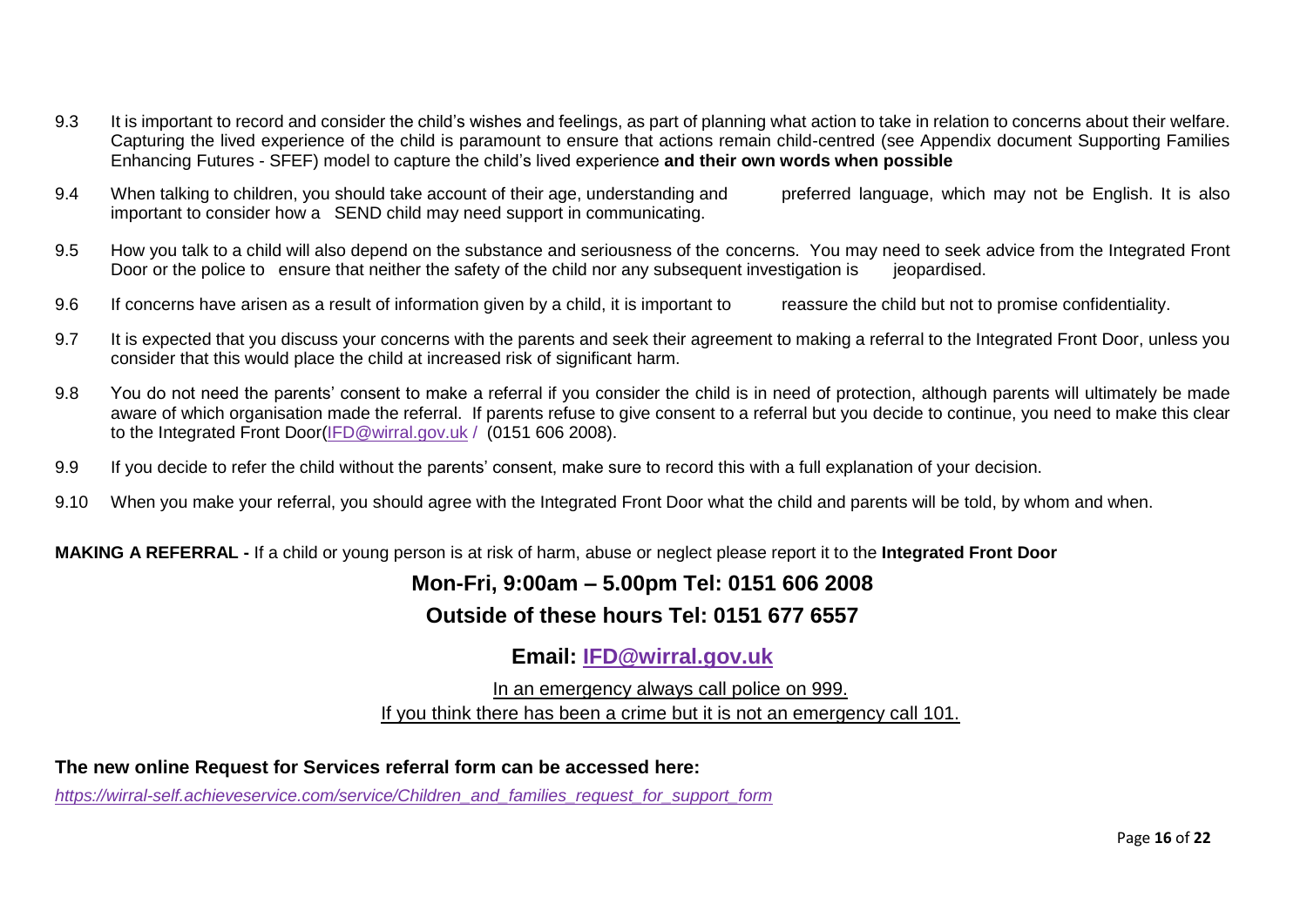#### **10 SAFER WORKFORCE AND MANAGING ALLEGATIONS AGAINST STAFF AND VOLUNTEERS (This procedure is detailed in Appendix document )**

10.1 We will prevent people who pose risks to children from working in our school by ensuring that all individuals working in any capacity at our school have been subjected to safeguarding checks in line with *[Keeping Children Safe in Education: Statutory Guidance for Schools and Colleges, September](https://assets.publishing.service.gov.uk/government/uploads/system/uploads/attachment_data/file/1007260/Keeping_children_safe_in_education_2021.pdf)  [2021.](https://assets.publishing.service.gov.uk/government/uploads/system/uploads/attachment_data/file/1007260/Keeping_children_safe_in_education_2021.pdf).* In addition to obtaining the DBS certificate described, anyone who is appointed to carry out teaching work will require an additional check to ensure they are not prohibited from teaching. See Appendix document.

A check of any prohibition can be carried out using the Teacher Services' system that may be found here: *<https://teacherservices.education.gov.uk/> (January 2018)*

Prohibition orders are described in the National College for Teaching and Leadership's (NCTL) publication Teacher misconduct: the prohibition of teachers. It can be found here:

*<https://www.gov.uk/government/publications/teacher-misconduct-the-prohibition-of-teachers--3>*

10.2 We will ensure that agencies and third parties supplying staff provide us evidence that they have made the appropriate level of safeguarding checks on individuals working in our school. See Appendix document, for information on Single Central Record (SCR). The single central record must cover the following people: all staff, including teacher trainees on salaried routes, agency and third-party and supply staff who work at the school.

**At Kilgarth Schools, the Single Central Record is available on the network drive: Senior Management\DBS and is maintained and checked by A Fowler, and audited by J Merry, Safeguarding Officer. At Gilbrook Schools, the Single Central Record is kept in the headteacher's office and is maintained and checked by S Long, and audited by J Merry, Safeguarding Officer**

- 10.3 Every job description, person specification and job advertisement will have a clear statement about the safeguarding responsibilities of the post holder. The school website will echo this within our 'work for us' section.
- 10.4 We will ensure that at least one member of every interview panel has completed safer recruitment training within the last 5 years.
- 10.5 We have a procedure in place to manage allegations against members of staff, supply staff and volunteers(and to respond to low level concerns). We will communicate with Local Authority Designated Officer (LADO), through consultations and referrals when needed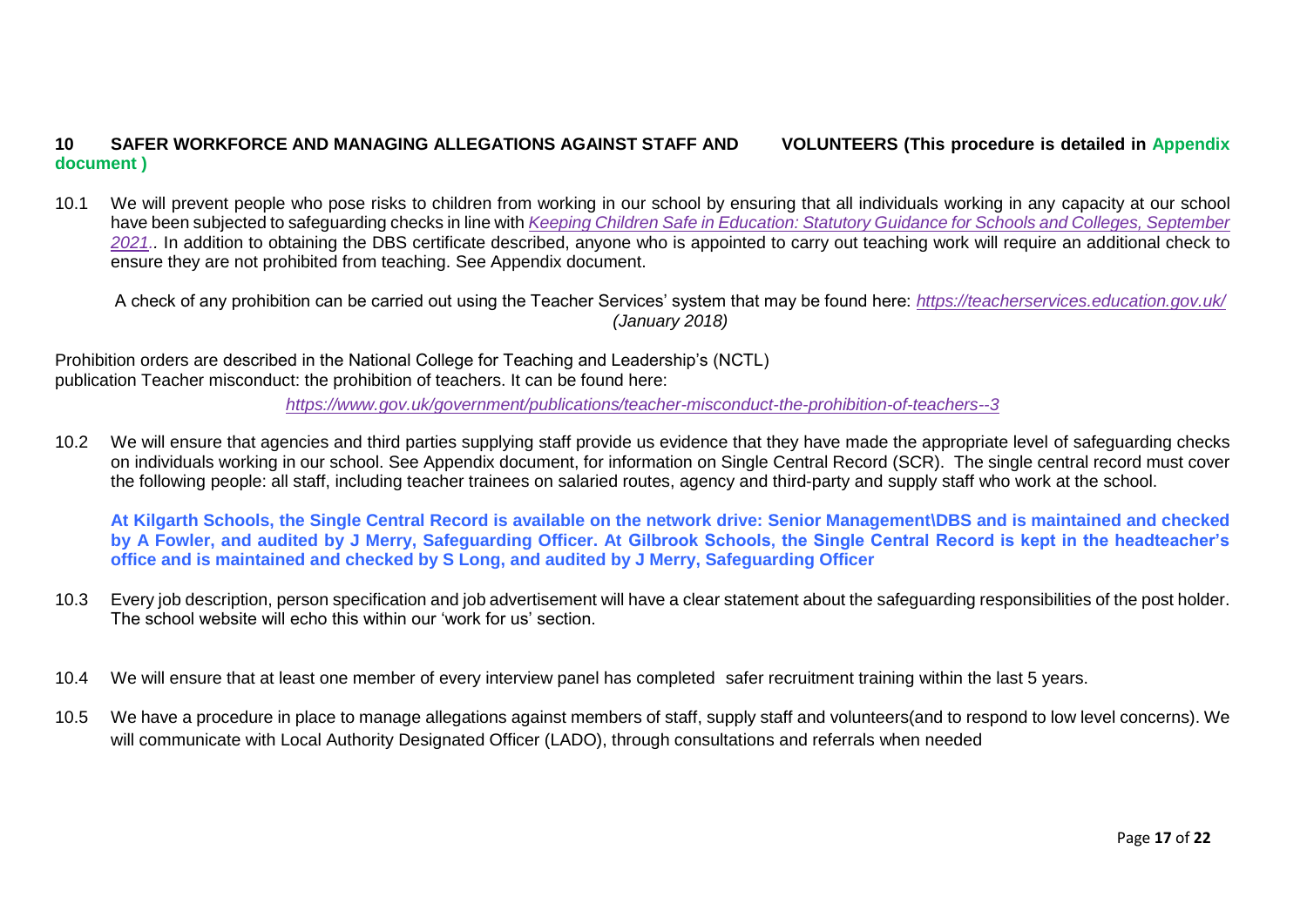- 10.6 Supply teachers we will consider all allegations against an individual not directly employed by, where disciplinary procedures do not fully apply, (for example, supply teachers provided by an employment agency) and ensure allegations are dealt with properly and communication with supply agency and Local Authority Designated Officer (LADO) is continued throughout the investigation.
- 10.7 There is an agreed staff behaviour policy (sometimes called the code of conduct) which is compliant with 'Safer Working Practices', and includes acceptable use of technologies, staff/pupil relationships and communications including the use of social media. The Staff behaviour policy is included in the **Staff Induction Pack, and staff must sign to say they have read and understood the Social Media Policy at the beginning of each academic year.**
- 10.8. For agency and third party supply staff, schools and colleges must also include whether written confirmation has been received that the employment business supplying the member of supply staff has carried out the relevant checks and obtained the appropriate certificates, and the date that confirmation was received and whether any enhanced DBS certificate check has been provided in respect of the member of staff.

#### **Further Guidance can be accessed:**

*<http://www.rrrecruitment.com/wp-content/uploads/2016/04/Guidance-for-Safer-Working-Practice-October-2015.pdf>*

#### **11 STAFF INDUCTION, TRAINING AND DEVELOPMENT**

- 11.1 All new members of staff, including newly-qualified teachers and teaching assistants, will be given induction that includes basic safeguarding training on how to recognise signs of abuse, how to respond to any concerns, e-safety and familiarisation with the safeguarding policy, staff code of conduct, Keeping Children Safe in Education: Statutory Guidance for Schools and Colleges, Part One, September 2020 and other related policies. There are mechanisms in place, such as safeguarding updates, to assist staff to understand and discharge their role and responsibilities as set out in Part one of Keeping Children Safe in Education. Staff should also read, ["Working Together to Safeguard Children.](https://www.gov.uk/government/publications/working-together-to-safeguard-children--2)" July 2018
- 11.2 The induction will be proportionate to staff members' roles and responsibilities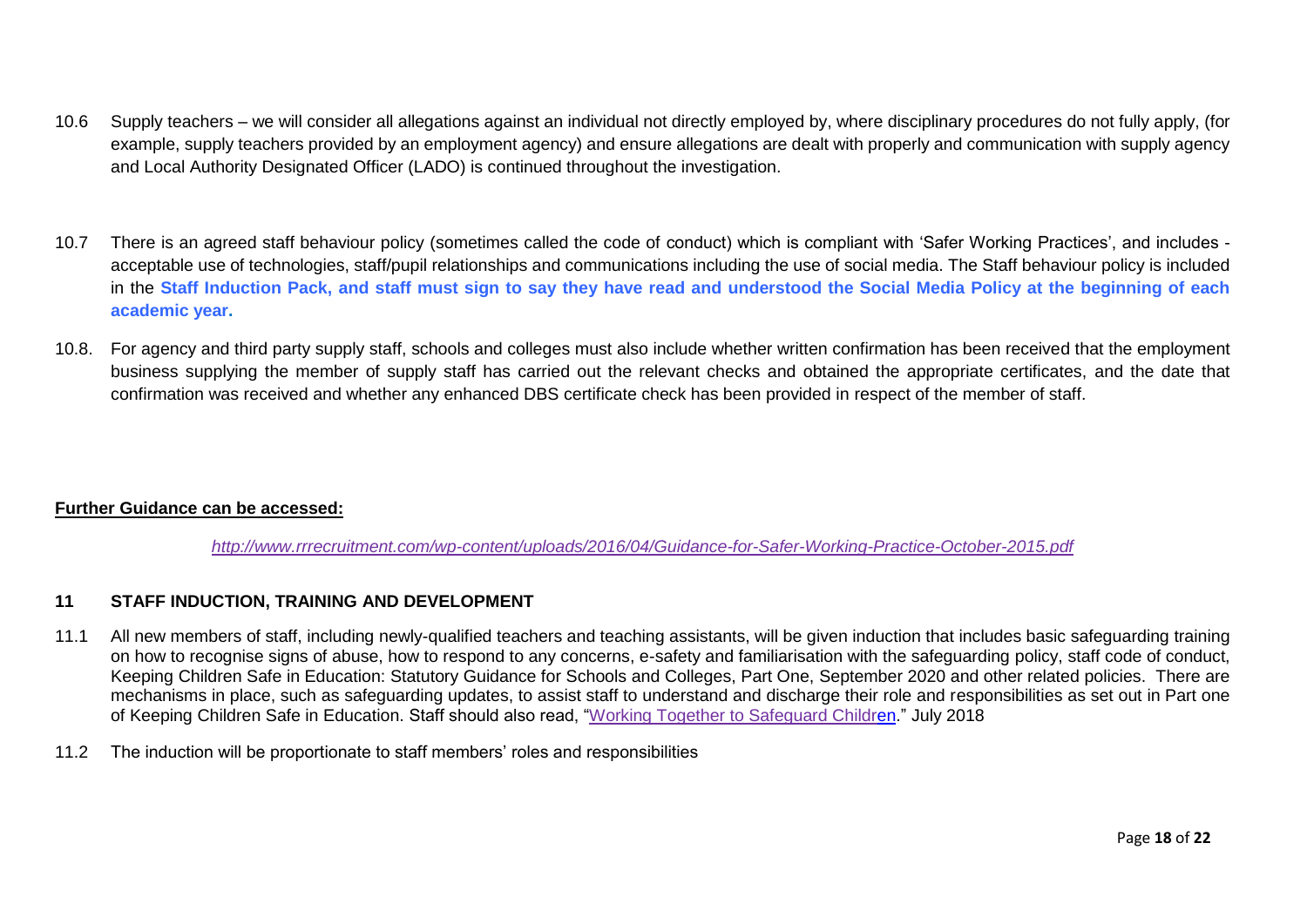- 11.3 All Designated Safeguarding Leads (DSLs) will undergo updated Safeguarding training every two years. DSL's should undertake Prevent awareness training
- 11.4 All staff members of the school will undergo face to face training (whole-school training) which is regularly updated and at least every three years. *All governors must undergo governor specific awareness training at least every two years – this is to be decided by the school / setting*. All staff will have access to WSCB multi-agency safeguarding training and e-learning.
- 11.5 Staff members who miss the whole-school training will be required to undertake other relevant training to make up for it, e.g. by joining another school's whole-school training, booking onto whole-school training mop-up sessions. To book mop up sessions visit safeguarding partnership website: <https://www.wirralsafeguarding.co.uk/safeguarding-training-for-schools/>
- 11.6 The nominated governor for safeguarding will undergo training prior to or soon after appointment to the role; this training will be updated every three years.
- 11.7 We will ensure that staff members provided by other agencies and third parties, e.g. supply teachers and contractors, have received appropriate safeguarding training commensurate with their roles before starting work. They will be given the opportunity to take part in whole-school training if it takes place during their period of work for the school.
- 11.8 The Designated Safeguarding Lead will provide briefings to the school on any changes to safeguarding legislation and procedures and relevant learning from local and national serious case reviews. These will occur annually or more frequently when necessary. *<https://www.wirralsafeguarding.co.uk/professionals/serious-case-reviews/>*
- 11.9 The school will maintain accurate and up to date records of staff induction and training.

#### **12 CONFIDENTIALITY, CONSENT AND INFORMATION SHARING**

- 12.1 We recognise that all matters relating to Safeguarding are confidential.
- 12.2 The head teacher or the Designated Safeguarding Lead will disclose any information about a pupil to other members of staff on a need-to-know basis only
- 12.3 All staff members must be aware that they cannot promise a child to keep key information a secret or to themselves which might compromise the child's safety or well-being.
- 12.4 All staff members have a professional responsibility to share information with other agencies in order to safeguard children.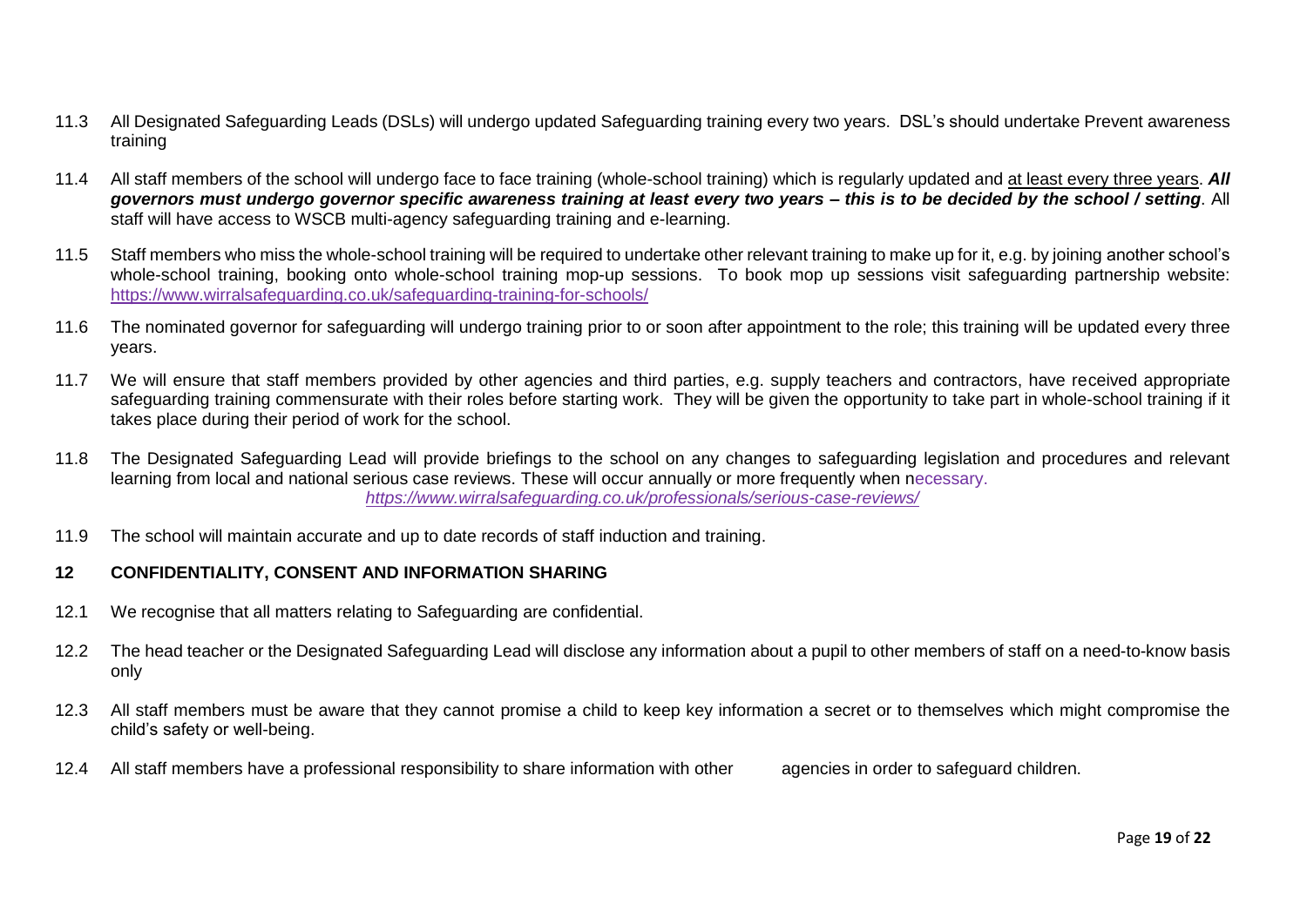12.5 All staff members who come into contact with children will be given appropriate training to understand the purpose of information sharing in order to safequard and promote children's welfare. promote children's welfare.

- 12.6 We will ensure that staff members are confident about what they can and should do under the law, including how to obtain consent to share information and when information can be shared without consent.
- 12.7 Staff should not assume a colleague or another professional will take action and share information that might be critical in keeping children safe. They should be mindful that early information sharing is vital for effective identification, assessment and allocation of appropriate service provision. [Information Sharing: Advice for Practitioners Providing Safeguarding Services to Children, Young People, Parents and Carers](https://www.gov.uk/government/publications/safeguarding-practitioners-information-sharing-advice) supports staff who have to make decisions about sharing information. This advice includes the seven golden rules for sharing information and considerations with regard to the Data Protection Act 2018 and General Data Protection Regulation (GDPR). If in any doubt about sharing information, staff should speak to the designated safeguarding lead or a deputy. Fears about sharing information must not be allowed to stand in the way of the need to promote the welfare, and protect the safety of children. (KCSIE 2021)

#### **13 INTER-AGENCY WORKING**

13.1 We will develop and promote effective working relationships with other agencies, including agencies providing early help services to children, the police and Children's Social Care. Early help means providing support as soon as a problem emerges at any point in a child's life, from the foundation years through to the teenage years. For more information on Early Help click: <https://www.wirralsafeguarding.co.uk/professionals/what-is-early-help/>

13.2 We will ensure that relevant staff members participate in multi-agency meetings and forums, including child protection conferences and core groups, to consider individual children.

13.3 We will participate in Child Safeguarding Practice Reviews (CSPR's), other reviews and file audits as and when required to do so by the Wirral Safeguarding Children Partnership. We will ensure that we have a clear process for gathering the evidence required for reviews and audits and embed recommendations into practice and compile required actions within agreed timescales.

#### **14 CONTRACTORS, SERVICE AND ACTIVITY PROVIDERS AND WORK PLACEMENT PROVIDERS**

- 14.1 We will ensure that contractors and providers are aware of our school's safeguarding policy and procedures. We will require that employees and volunteers provided by these organisations use our procedure to report concerns.
- 14.2 We will seek assurance that employees and volunteers provided by these organisations and working with our children have been subjected to the appropriate level of safeguarding check in line with *Keeping Children Safe in Education: Statutory Guidance for Schools and Colleges, 2021.* If assurance is not obtained, permission to work with our children or use our school premises may be refused.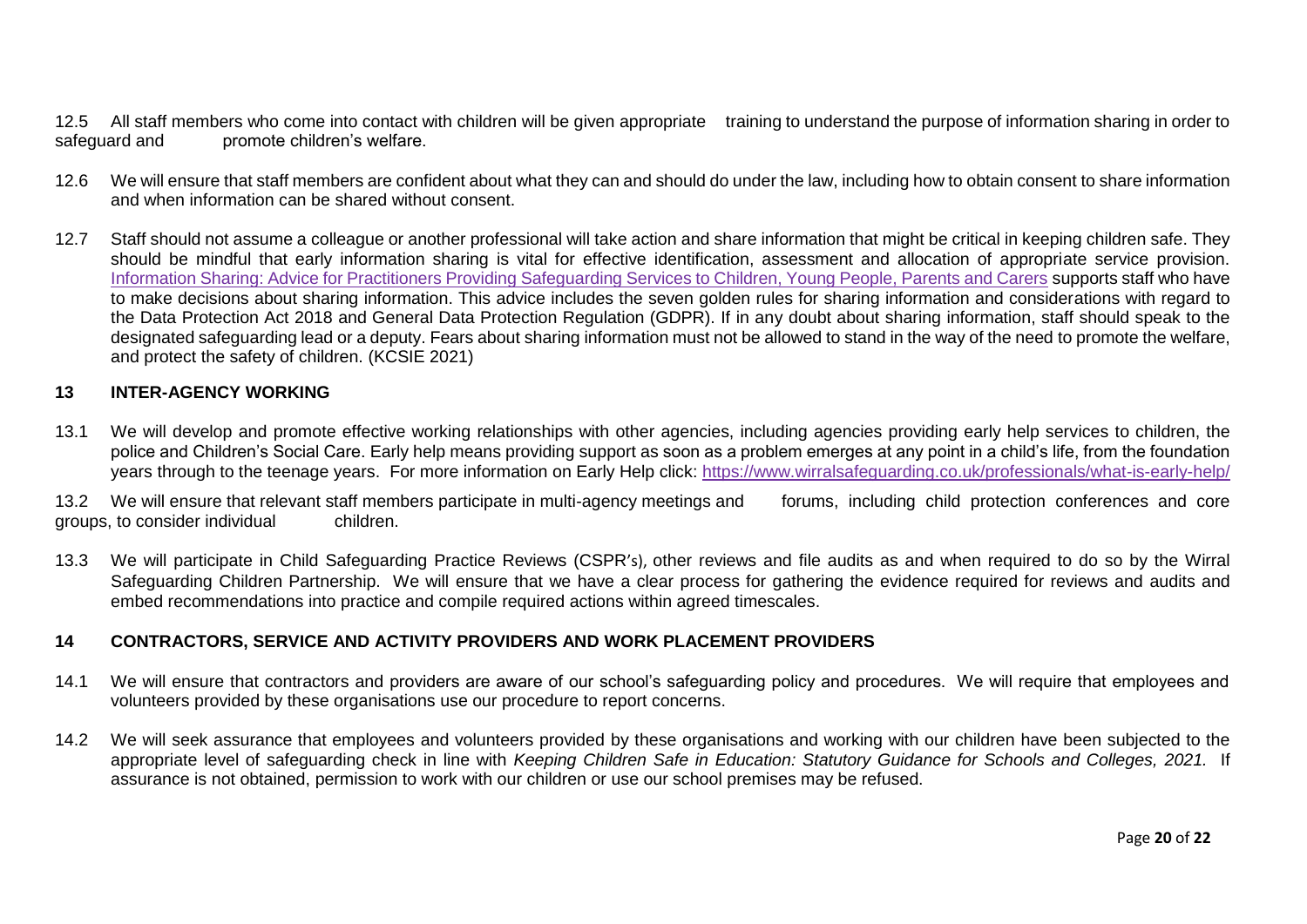14.3 When we commission services from other organisations, we will ensure that compliance with our policy and procedures is a contractual requirement.

#### **15 WHISTLE-BLOWING AND COMPLAINTS**

15.1 We recognise that children cannot be expected to raise concerns in an environment where staff members fail to do so.

The Whistle Blowing policy is located in the staffroom of each school.

Whistleblowing: guidance and code of practice for employers is located: *[https://assets.publishing.service.gov.uk/government/uploads/system/uploads/attachment\\_data/file/415175/bis-15-200-whistleblowing-guidance-for](https://assets.publishing.service.gov.uk/government/uploads/system/uploads/attachment_data/file/415175/bis-15-200-whistleblowing-guidance-for-%09employers-and-code-of-practice.pdf)[employers-and-code-of-practice.pdf](https://assets.publishing.service.gov.uk/government/uploads/system/uploads/attachment_data/file/415175/bis-15-200-whistleblowing-guidance-for-%09employers-and-code-of-practice.pdf) (March 2015)*

Whistleblowing Advice Line is available for all worker - 0800 028 0285

- Email *[help@nspcc.org.uk](mailto:help@nspcc.org.uk)*
- 15.2 We will ensure that all staff members are aware of their duty to raise concerns, where they exist, about the management of Safeguarding, which may include the attitude or actions of colleagues. If necessary, they will speak with the head teacher, the chair of the governing body or with the Local Authority Designated Officer (LADO).
- 15.3 We have a clear reporting procedure for children, parents and other people to report concerns or complaints, including abusive or poor practice.
- 15.4 We will actively seek the views of children, parents and carers and staff members on our Safeguarding arrangements through surveys, questionnaires and other means.

#### **16 SITE SECURITY**

- 16.1 All staff members have a responsibility to ensure our buildings and grounds are secure and for reporting concerns that may come to light.
- 16.2 We check the identity of all visitors and volunteers coming into school. Visitors are expected to sign in and out in the office visitors' log and to display a visitor's badge while on the school site. Any individual who is not known or identifiable will be challenged for clarification and reassurance. **The Security policy is filed electronically on the Office drives under Aspire School policies.**
- 16.3 The school will not accept the behaviour of any individual, parent or anyone else, that threatens school security or leads others, child or adult, to feel unsafe. Such behaviour will be treated as a serious concern and may result in a decision to refuse the person access to the school site.
- **17 QUALITY ASSURANCE**